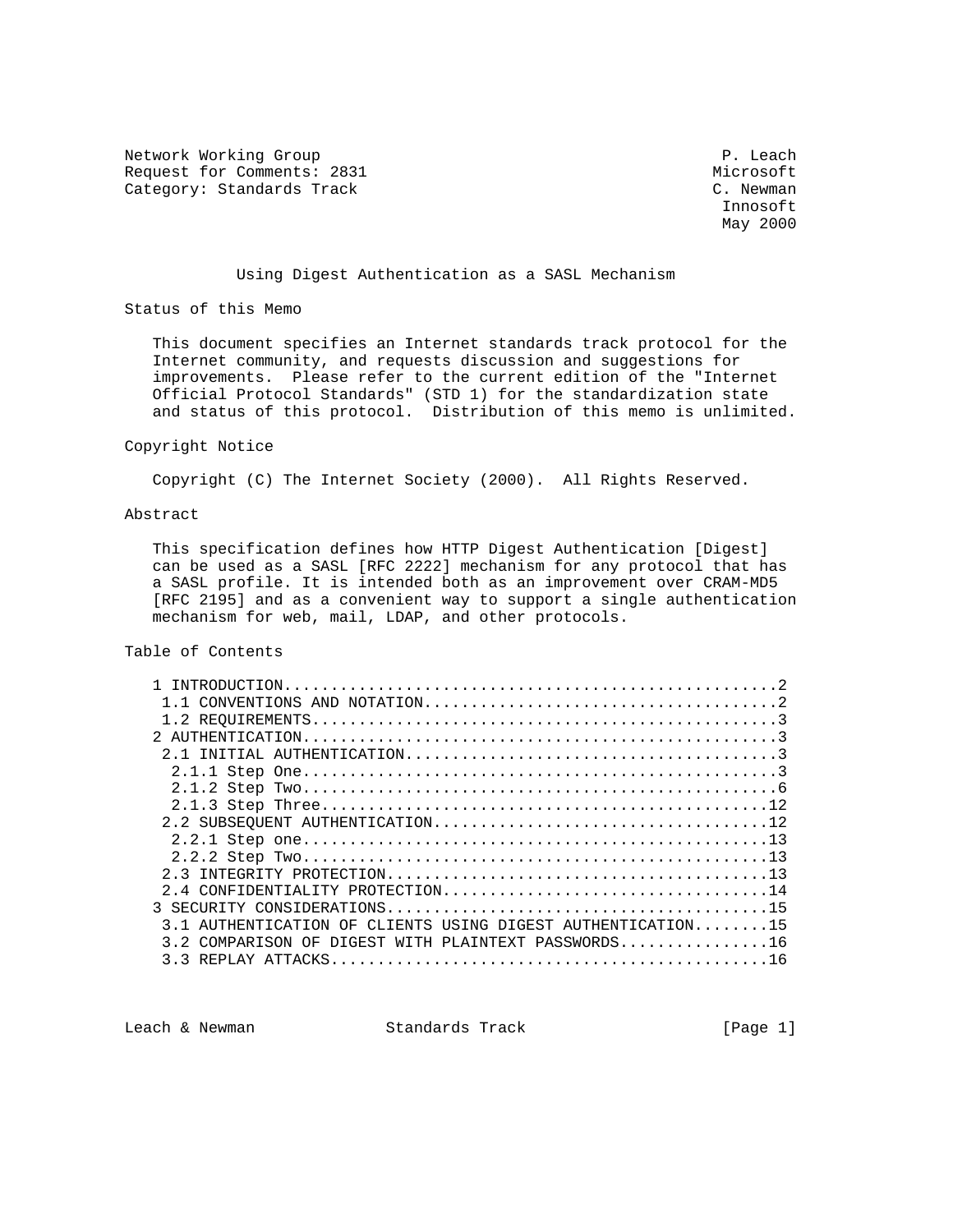| 36<br>MAN                             |
|---------------------------------------|
|                                       |
| 3.8 SPOOFING BY COUNTERFEIT SERVERS17 |
| 39                                    |
|                                       |
|                                       |
| EXAMPLE.                              |
|                                       |
| 6                                     |
| 7 ARNF                                |
|                                       |
|                                       |
|                                       |
|                                       |

## 1 Introduction

 This specification describes the use of HTTP Digest Access Authentication as a SASL mechanism. The authentication type associated with the Digest SASL mechanism is "DIGEST-MD5".

 This specification is intended to be upward compatible with the "md5-sess" algorithm of HTTP/1.1 Digest Access Authentication specified in [Digest]. The only difference in the "md5-sess" algorithm is that some directives not needed in a SASL mechanism have had their values defaulted.

 There is one new feature for use as a SASL mechanism: integrity protection on application protocol messages after an authentication exchange.

 Also, compared to CRAM-MD5, DIGEST-MD5 prevents chosen plaintext attacks, and permits the use of third party authentication servers, mutual authentication, and optimized reauthentication if a client has recently authenticated to a server.

## 1.1 Conventions and Notation

 This specification uses the same ABNF notation and lexical conventions as HTTP/1.1 specification; see appendix A.

Let  $\{ a, b, \ldots \}$  be the concatenation of the octet strings  $a, b, \ldots$ 

Let H(s) be the 16 octet MD5 hash [RFC 1321] of the octet string s.

Leach & Newman Standards Track [Page 2]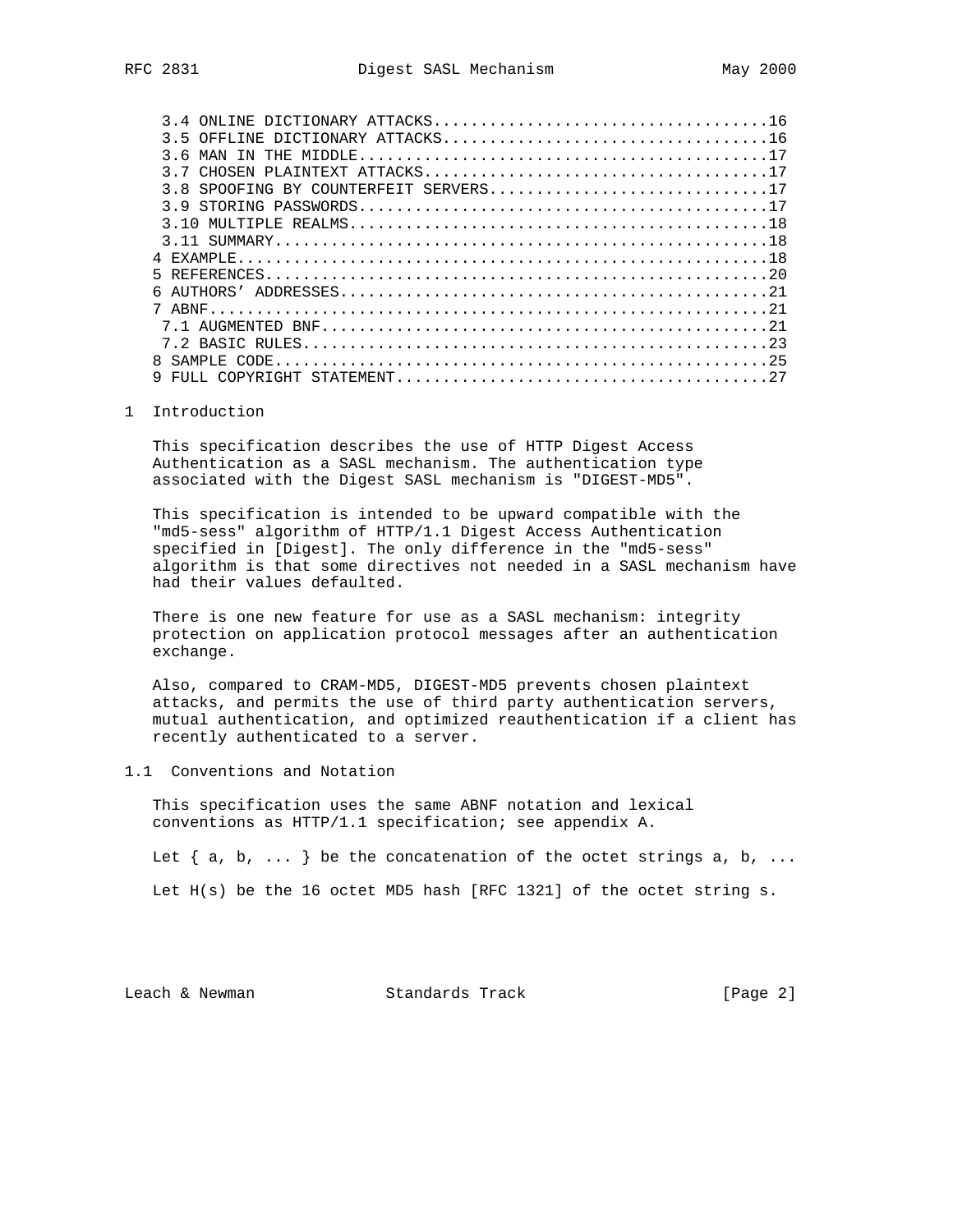Let KD(k, s) be H( $\{k, ":", s\}$ ), i.e., the 16 octet hash of the string k, a colon and the string s.

 Let HEX(n) be the representation of the 16 octet MD5 hash n as a string of 32 hex digits (with alphabetic characters always in lower case, since MD5 is case sensitive).

 Let HMAC(k, s) be the 16 octet HMAC-MD5 [RFC 2104] of the octet string s using the octet string k as a key.

 The value of a quoted string constant as an octet string does not include any terminating null character.

1.2 Requirements

 The key words "MUST", "MUST NOT", "REQUIRED", "SHALL", "SHALL NOT", "SHOULD", "SHOULD NOT", "RECOMMENDED", "MAY", and "OPTIONAL" in this document are to be interpreted as described in RFC 2119 [RFC 2119].

 An implementation is not compliant if it fails to satisfy one or more of the MUST level requirements for the protocols it implements. An implementation that satisfies all the MUST level and all the SHOULD level requirements for its protocols is said to be "unconditionally compliant"; one that satisfies all the MUST level requirements but not all the SHOULD level requirements for its protocols is said to be "conditionally compliant."

2 Authentication

 The following sections describe how to use Digest as a SASL authentication mechanism.

2.1 Initial Authentication

 If the client has not recently authenticated to the server, then it must perform "initial authentication", as defined in this section. If it has recently authenticated, then a more efficient form is available, defined in the next section.

## 2.1.1 Step One

 The server starts by sending a challenge. The data encoded in the challenge contains a string formatted according to the rules for a "digest-challenge" defined as follows:

Leach & Newman Standards Track [Page 3]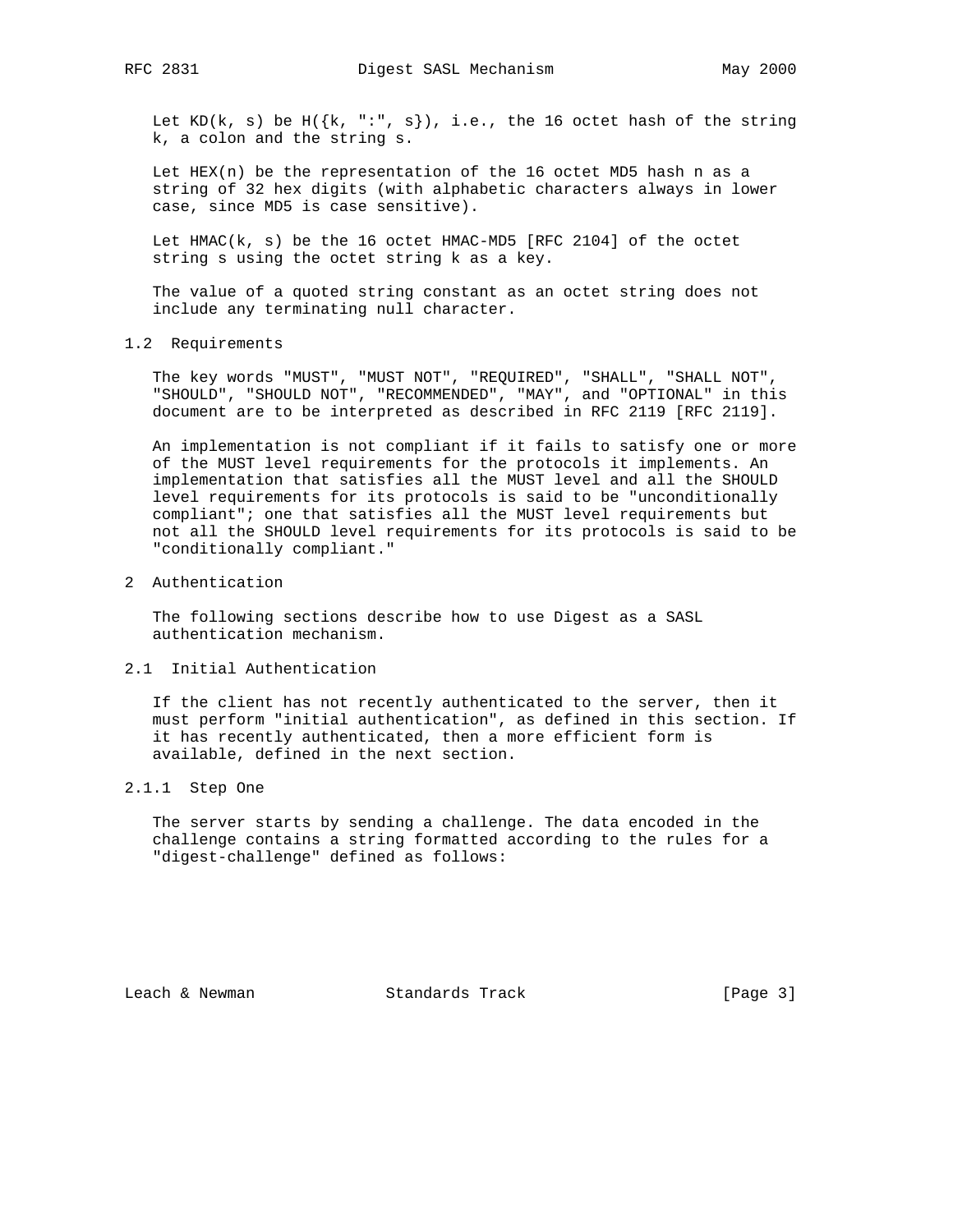| digest-challenge = |                                                                                                      |
|--------------------|------------------------------------------------------------------------------------------------------|
|                    | 1#( realm   nonce   qop-options   stale   maxbuf   charset<br>algorithm   cipher-opts   auth-param ) |
|                    |                                                                                                      |
| realm              | = "realm" "=" <"> realm-value <">                                                                    |
| realm-value        | $=$ $qdstr-val$                                                                                      |
| nonce              | $=$ "nonce" "=" <"> nonce-value <">                                                                  |
| nonce-value        | $=$ $qdstr-val$                                                                                      |
| qop-options        | $=$ "gop" "=" <"> gop-list <">                                                                       |
| qop-list           | $= 1$ #gop-value                                                                                     |
| qop-value          | $=$ "auth"   "auth-int"   "auth-conf"  <br>token                                                     |
| stale              | = "stale" "=" "true"                                                                                 |
| maxbuf             | = "maxbuf" "=" maxbuf-value                                                                          |
| maxbuf-value       | $= 1*DTGIT$                                                                                          |
| charset            | $=$ "charset" " $=$ " "utf-8"                                                                        |
| algorithm          | = "algorithm" "=" "md5-sess"                                                                         |
| cipher-opts        | = "cipher" "=" <"> 1#cipher-value <">                                                                |
| cipher-value       | $=$ "3des"   "des"   "rc4-40"   "rc4"  <br>" $rc4-56"$   token                                       |
| auth-param         | = token "=" ( token   quoted-string )                                                                |
|                    |                                                                                                      |

 The meanings of the values of the directives used above are as follows:

#### realm

 Mechanistically, a string which can enable users to know which username and password to use, in case they might have different ones for different servers. Conceptually, it is the name of a collection of accounts that might include the user's account. This string should contain at least the name of the host performing the authentication and might additionally indicate the collection of users who might have access. An example might be "registered\_users@gotham.news.example.com". This directive is optional; if not present, the client SHOULD solicit it from the user or be able to compute a default; a plausible default might be the realm supplied by the user when they logged in to the client system. Multiple realm directives are allowed, in which case the user or client must choose one as the realm for which to supply to username and password.

## nonce

 A server-specified data string which MUST be different each time a digest-challenge is sent as part of initial authentication. It is recommended that this string be base64 or hexadecimal data. Note that since the string is passed as a quoted string, the double-quote character is not allowed unless escaped (see section 7.2). The contents of the nonce are implementation dependent. The

Leach & Newman Standards Track [Page 4]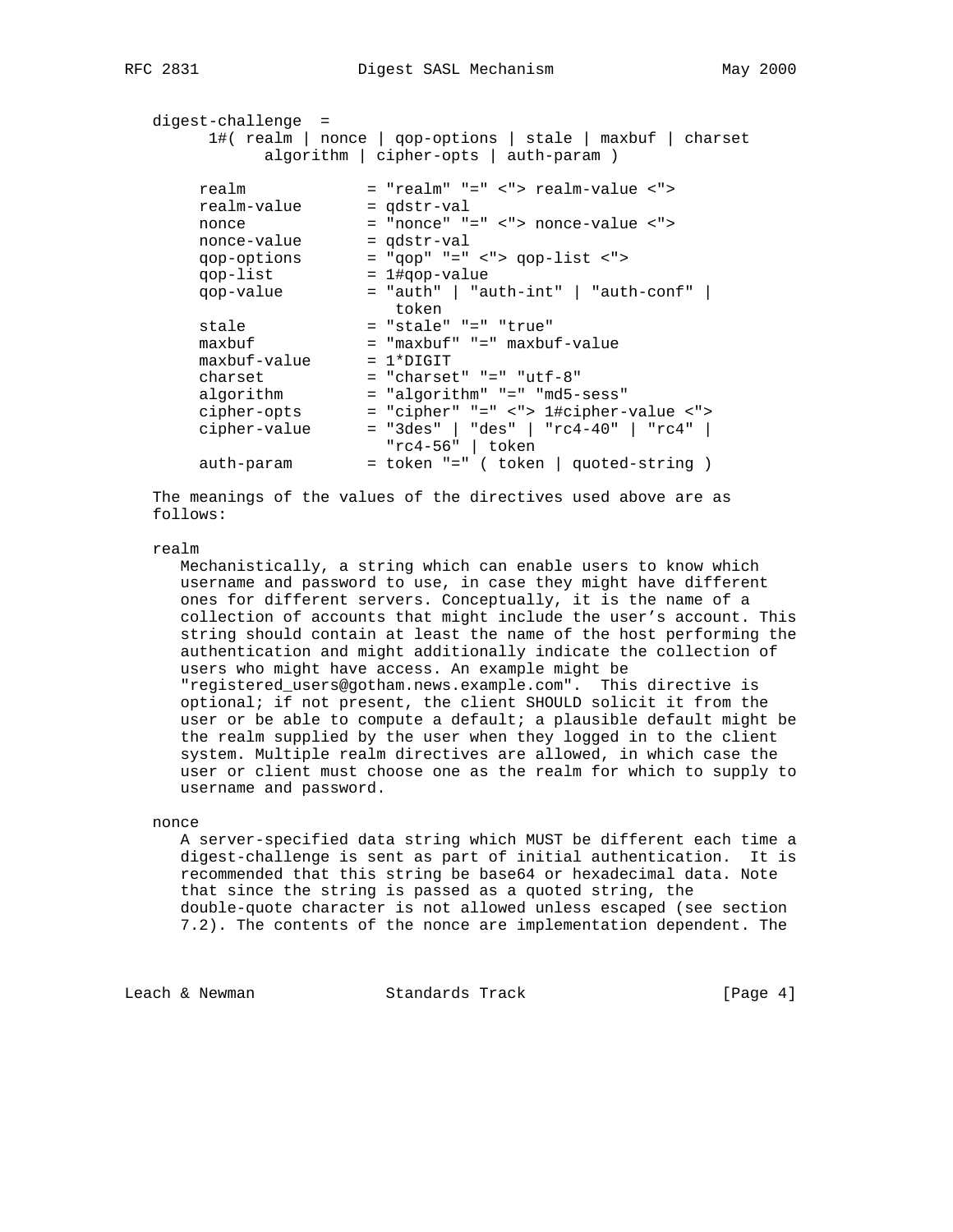security of the implementation depends on a good choice. It is RECOMMENDED that it contain at least 64 bits of entropy. The nonce is opaque to the client. This directive is required and MUST appear exactly once; if not present, or if multiple instances are present, the client should abort the authentication exchange.

### qop-options

 A quoted string of one or more tokens indicating the "quality of protection" values supported by the server. The value "auth" indicates authentication; the value "auth-int" indicates authentication with integrity protection; the value "auth-conf" indicates authentication with integrity protection and encryption. This directive is optional; if not present it defaults to "auth". The client MUST ignore unrecognized options; if the client recognizes no option, it should abort the authentication exchange.

## stale

 The "stale" directive is not used in initial authentication. See the next section for its use in subsequent authentications. This directive may appear at most once; if multiple instances are present, the client should abort the authentication exchange.

### maxbuf

 A number indicating the size of the largest buffer the server is able to receive when using "auth-int" or "auth-conf". If this directive is missing, the default value is 65536. This directive may appear at most once; if multiple instances are present, the client should abort the authentication exchange.

### charset

 This directive, if present, specifies that the server supports UTF-8 encoding for the username and password. If not present, the username and password must be encoded in ISO 8859-1 (of which US-ASCII is a subset). The directive is needed for backwards compatibility with HTTP Digest, which only supports ISO 8859-1. This directive may appear at most once; if multiple instances are present, the client should abort the authentication exchange.

### algorithm

 This directive is required for backwards compatibility with HTTP Digest., which supports other algorithms. . This directive is required and MUST appear exactly once; if not present, or if multiple instances are present, the client should abort the authentication exchange.

Leach & Newman Standards Track [Page 5]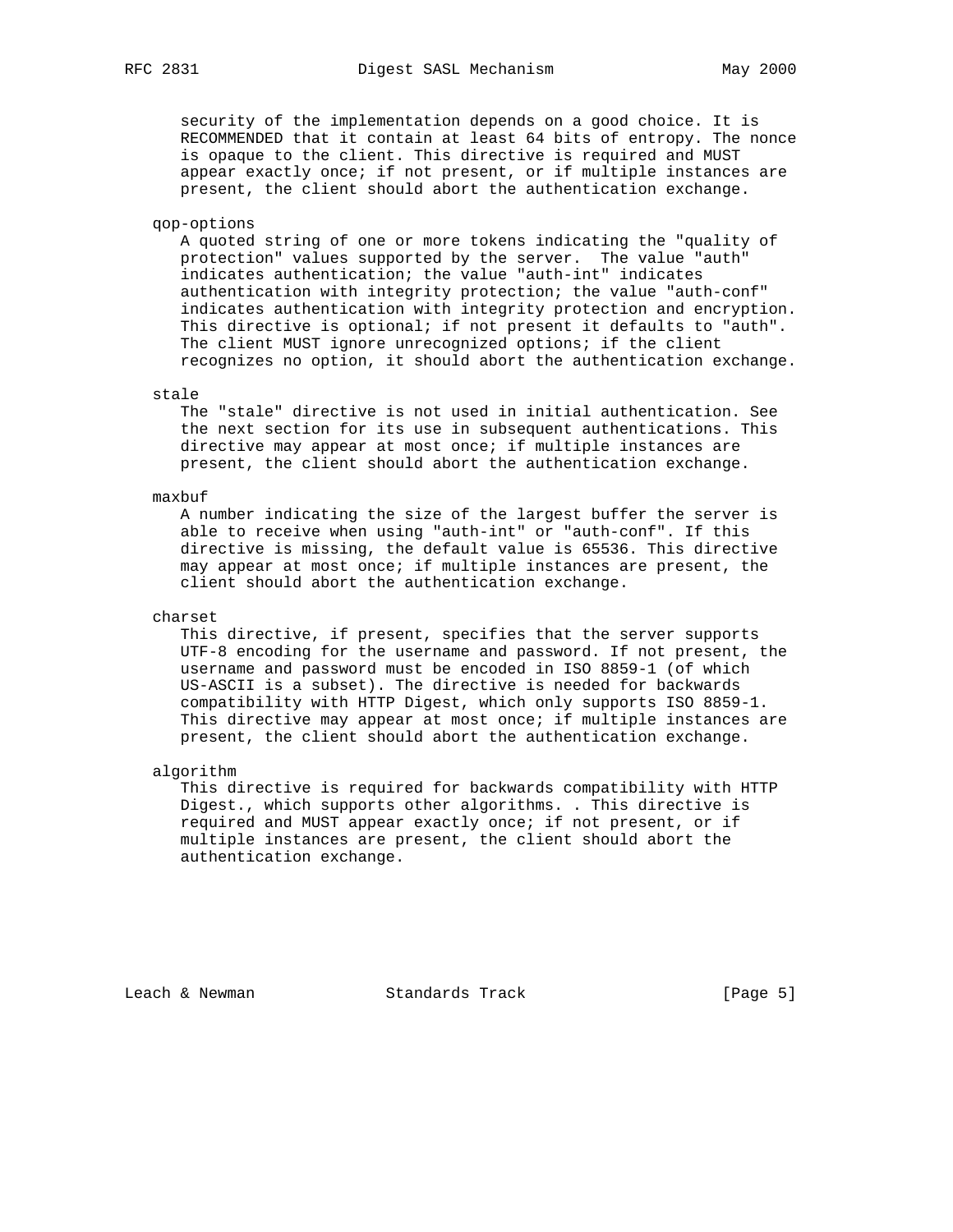cipher-opts A list of ciphers that the server supports. This directive must be present exactly once if "auth-conf" is offered in the "qop-options" directive, in which case the "3des" and "des" modes are mandatory-to-implement. The client MUST ignore unrecognized options; if the client recognizes no option, it should abort the authentication exchange. des the Data Encryption Standard (DES) cipher [FIPS] in cipher block chaining (CBC) mode with a 56 bit key. 3des the "triple DES" cipher in CBC mode with EDE with the same key for each E stage (aka "two keys mode") for a total key length of 112 bits. rc4, rc4-40, rc4-56 the RC4 cipher with a 128 bit, 40 bit, and 56 bit key, respectively. auth-param This construct allows for future extensions; it may appear more than once. The client MUST ignore any unrecognized directives. For use as a SASL mechanism, note that the following changes are made to "digest-challenge" from HTTP: the following Digest options (called "directives" in HTTP terminology) are unused (i.e., MUST NOT be sent,

 opaque domain

and MUST be ignored if received):

The size of a digest-challenge MUST be less than 2048 bytes.

2.1.2 Step Two

 The client makes note of the "digest-challenge" and then responds with a string formatted and computed according to the rules for a "digest-response" defined as follows:

Leach & Newman Standards Track (Page 6)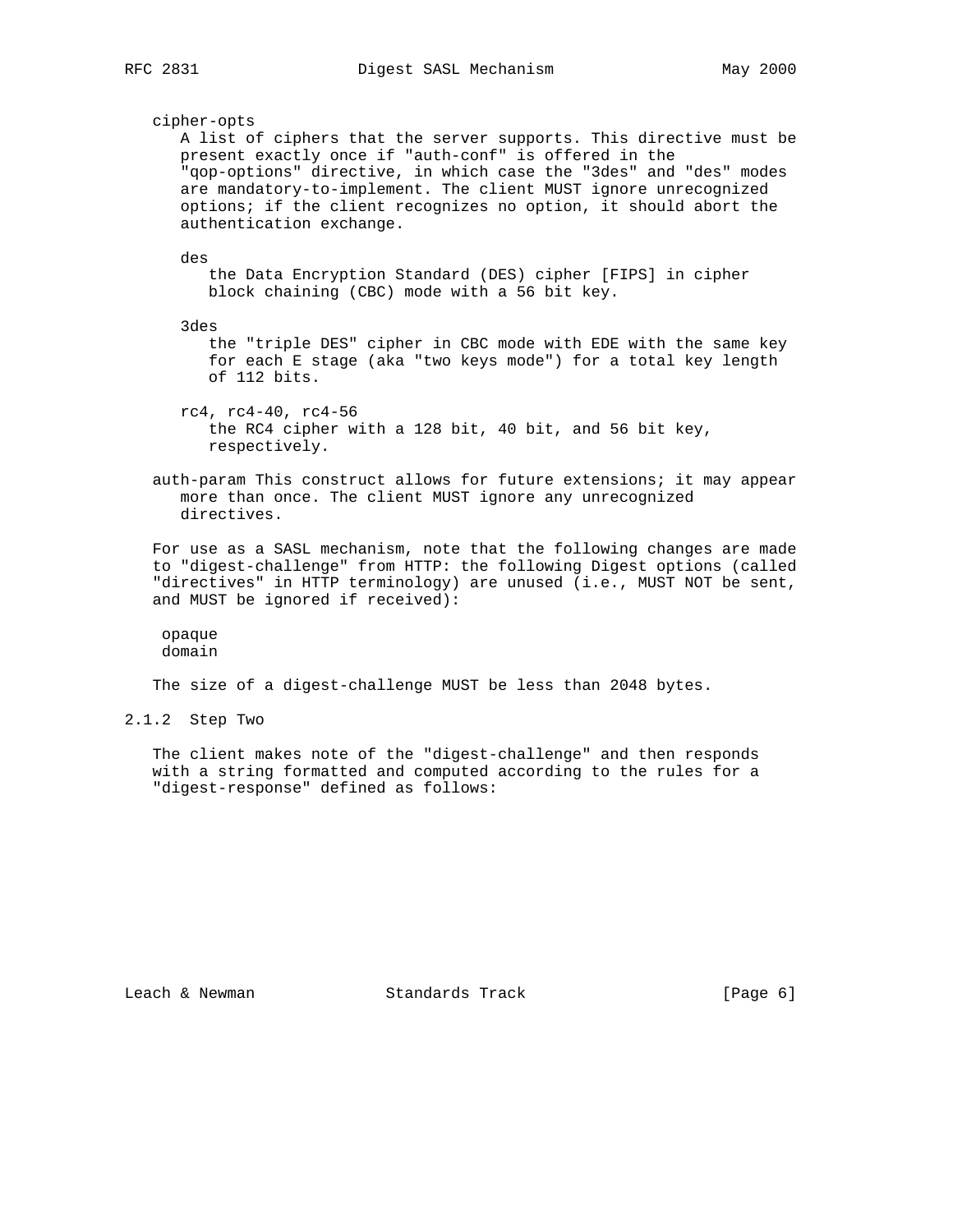```
 digest-response = 1#( username | realm | nonce | cnonce |
 nonce-count | qop | digest-uri | response |
 maxbuf | charset | cipher | authzid |
                       auth-param )
      username = "username" "=" <"> username-value <">
      username-value = qdstr-val
 cnonce = "cnonce" "=" <"> cnonce-value <">
 cnonce-value = qdstr-val
 nonce-count = "nc" "=" nc-value
nc-value = 8LHEX
 qop = "qop" "=" qop-value
 digest-uri = "digest-uri" "=" <"> digest-uri-value <">
     digest-uri-value = serv-type "/" host \lceil "/" serv-name ]
     serv-type = 1*ALPHA<br>host = 1*(ALPF)host = 1*( ALPHA | DIGIT | "-" | "." )
serv-name = host
 response = "response" "=" response-value
      response-value = 32LHEX
     LHEX = "0" | "1" | "2" | "3"<br>
"4" | "5" | "6" | "7"
                      "4" | "5" | "6" |
                       "8" | "9" | "a" | "b" |
                       "c" | "d" | "e" | "f"
     cipher = "cipher" "=" cipher-value<br>authzid = "authzid" "=" <"> authzid
 authzid = "authzid" "=" <"> authzid-value <">
 authzid-value = qdstr-val
```
## username

 The user's name in the specified realm, encoded according to the value of the "charset" directive. This directive is required and MUST be present exactly once; otherwise, authentication fails.

#### realm

 The realm containing the user's account. This directive is required if the server provided any realms in the "digest-challenge", in which case it may appear exactly once and its value SHOULD be one of those realms. If the directive is missing, "realm-value" will set to the empty string when computing A1 (see below for details).

## nonce

 The server-specified data string received in the preceding digest-challenge. This directive is required and MUST be present exactly once; otherwise, authentication fails.

Leach & Newman Standards Track [Page 7]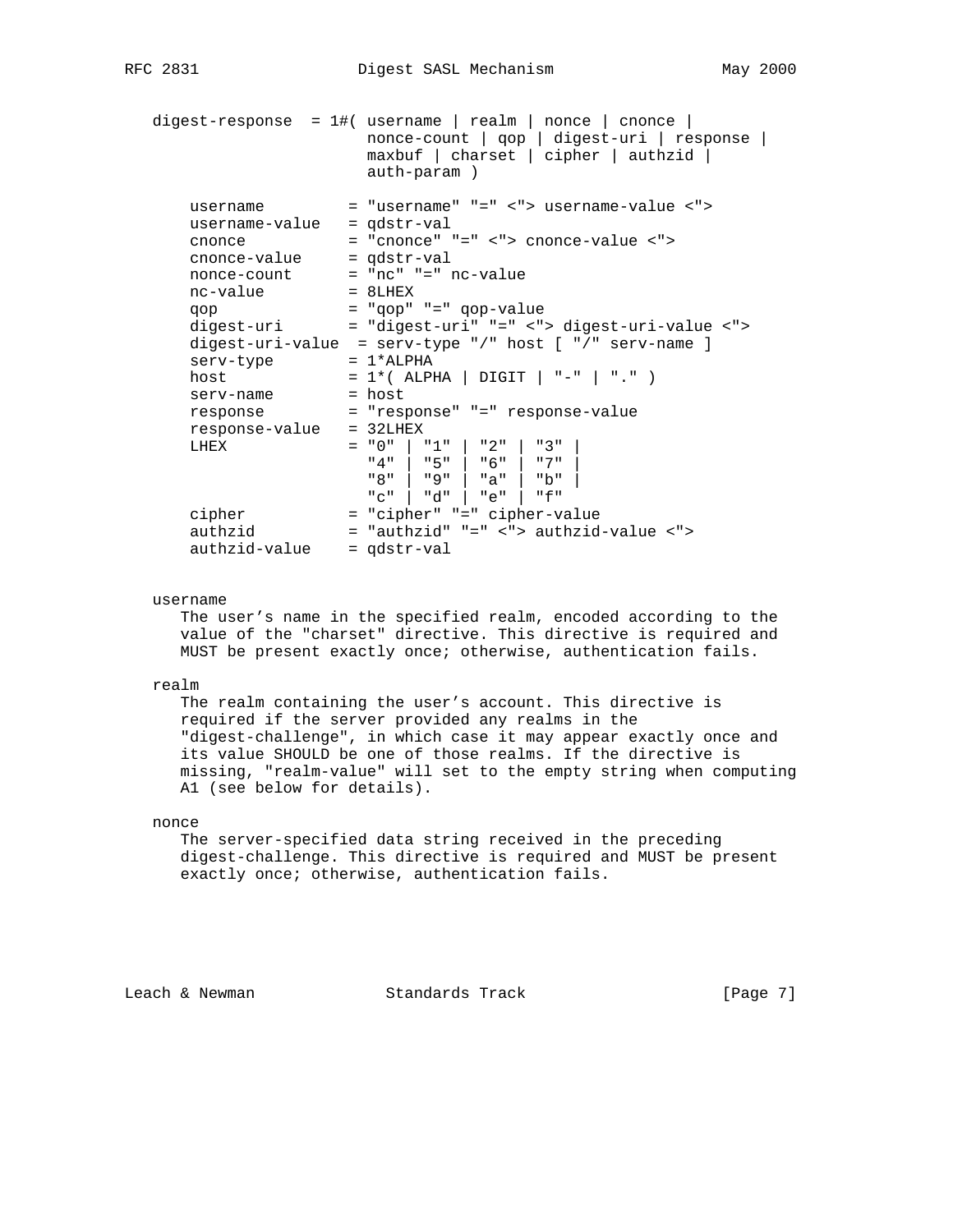#### cnonce

 A client-specified data string which MUST be different each time a digest-response is sent as part of initial authentication. The cnonce-value is an opaque quoted string value provided by the client and used by both client and server to avoid chosen plaintext attacks, and to provide mutual authentication. The security of the implementation depends on a good choice. It is RECOMMENDED that it contain at least 64 bits of entropy. This directive is required and MUST be present exactly once; otherwise, authentication fails.

## nonce-count

 The nc-value is the hexadecimal count of the number of requests (including the current request) that the client has sent with the nonce value in this request. For example, in the first request sent in response to a given nonce value, the client sends "nc=00000001". The purpose of this directive is to allow the server to detect request replays by maintaining its own copy of this count - if the same nc-value is seen twice, then the request is a replay. See the description below of the construction of the response value. This directive may appear at most once; if multiple instances are present, the client should abort the authentication exchange.

qop

 Indicates what "quality of protection" the client accepted. If present, it may appear exactly once and its value MUST be one of the alternatives in qop-options. If not present, it defaults to "auth". These values affect the computation of the response. Note that this is a single token, not a quoted list of alternatives.

#### serv-type

 Indicates the type of service, such as "www" for web service, "ftp" for FTP service, "smtp" for mail delivery service, etc. The service name as defined in the SASL profile for the protocol see section 4 of [RFC 2222], registered in the IANA registry of "service" elements for the GSSAPI host-based service name form [RFC 2078].

host

 The DNS host name or IP address for the service requested. The DNS host name must be the fully-qualified canonical name of the host. The DNS host name is the preferred form; see notes on server processing of the digest-uri.

Leach & Newman Standards Track [Page 8]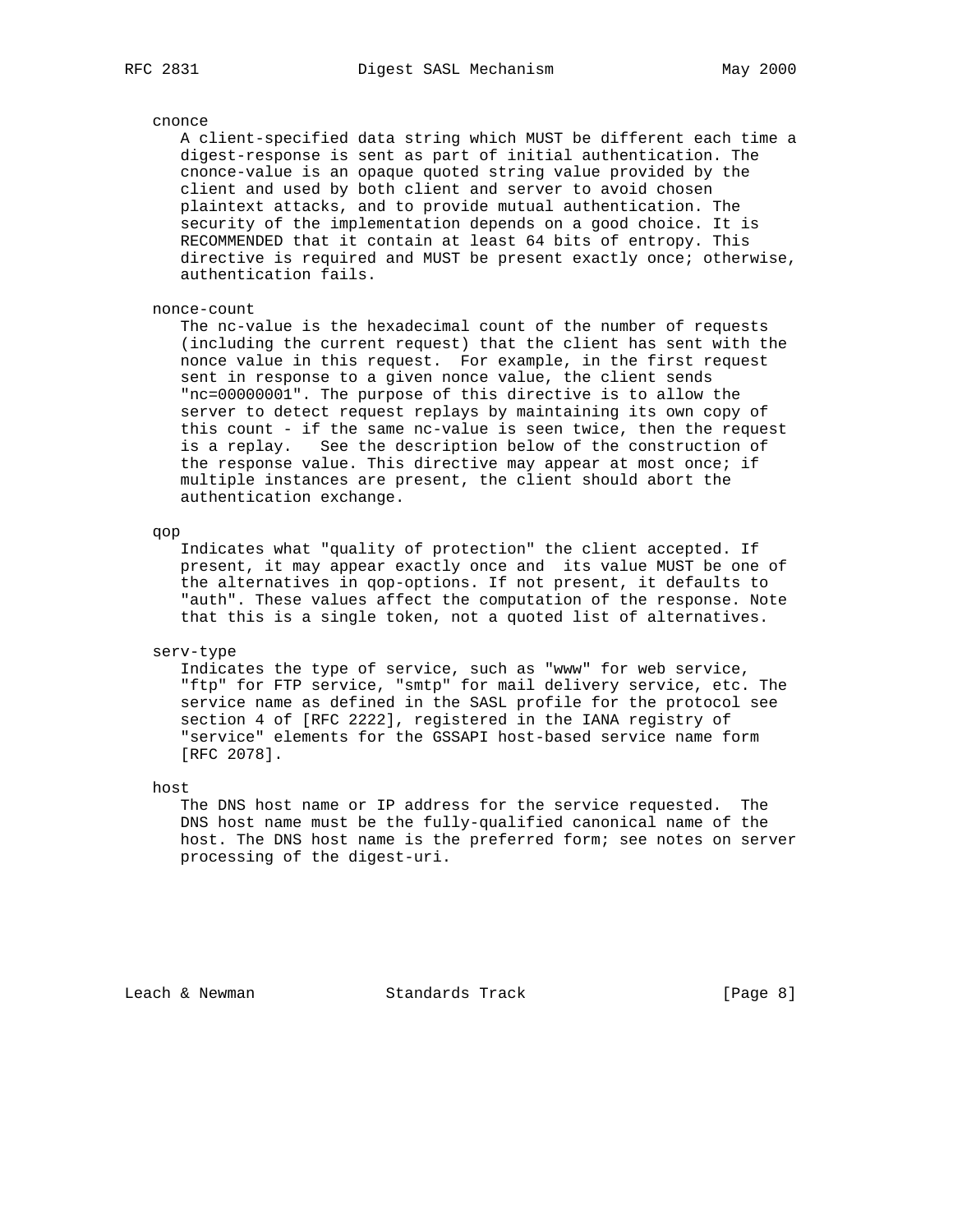#### serv-name

 Indicates the name of the service if it is replicated. The service is considered to be replicated if the client's service-location process involves resolution using standard DNS lookup operations, and if these operations involve DNS records (such as SRV, or MX) which resolve one DNS name into a set of other DNS names. In this case, the initial name used by the client is the "serv-name", and the final name is the "host" component. For example, the incoming mail service for "example.com" may be replicated through the use of MX records stored in the DNS, one of which points at an SMTP server called "mail3.example.com"; it's "serv-name" would be "example.com", it's "host" would be "mail3.example.com". If the service is not replicated, or the serv-name is identical to the host, then the serv-name component MUST be omitted.

## digest-uri

 Indicates the principal name of the service with which the client wishes to connect, formed from the serv-type, host, and serv-name. For example, the FTP service on "ftp.example.com" would have a "digest-uri" value of "ftp/ftp.example.com"; the SMTP server from the example above would have a "digest-uri" value of "smtp/mail3.example.com/example.com".

 Servers SHOULD check that the supplied value is correct. This will detect accidental connection to the incorrect server. It is also so that clients will be trained to provide values that will work with implementations that use a shared back-end authentication service that can provide server authentication.

 The serv-type component should match the service being offered. The host component should match one of the host names of the host on which the service is running, or it's IP address. Servers SHOULD NOT normally support the IP address form, because server authentication by IP address is not very useful; they should only do so if the DNS is unavailable or unreliable. The serv-name component should match one of the service's configured service names.

 This directive may appear at most once; if multiple instances are present, the client should abort the authentication exchange.

 Note: In the HTTP use of Digest authentication, the digest-uri is the URI (usually a URL) of the resource requested -- hence the name of the directive.

response

 A string of 32 hex digits computed as defined below, which proves that the user knows a password. This directive is required and MUST be present exactly once; otherwise, authentication fails.

Leach & Newman Standards Track [Page 9]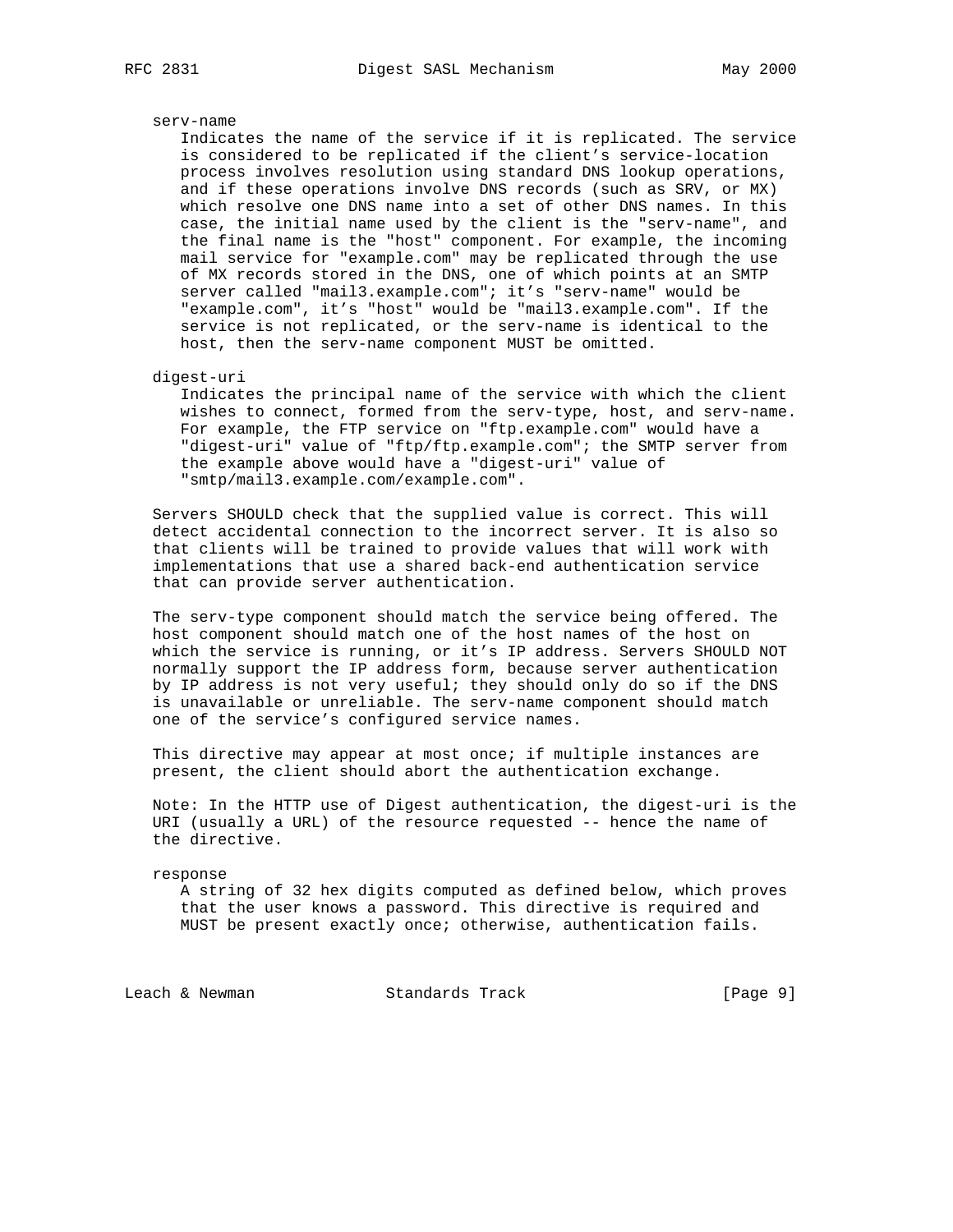### maxbuf

 A number indicating the size of the largest buffer the client is able to receive. If this directive is missing, the default value is 65536. This directive may appear at most once; if multiple instances are present, the server should abort the authentication exchange.

#### charset

 This directive, if present, specifies that the client has used UTF-8 encoding for the username and password. If not present, the username and password must be encoded in ISO 8859-1 (of which US-ASCII is a subset). The client should send this directive only if the server has indicated it supports UTF-8. The directive is needed for backwards compatibility with HTTP Digest, which only supports ISO 8859-1.

## LHEX

 32 hex digits, where the alphabetic characters MUST be lower case, because MD5 is not case insensitive.

#### cipher

 The cipher chosen by the client. This directive MUST appear exactly once if "auth-conf" is negotiated; if required and not present, authentication fails.

#### authzid

 The "authorization ID" as per RFC 2222, encoded in UTF-8. This directive is optional. If present, and the authenticating user has sufficient privilege, and the server supports it, then after authentication the server will use this identity for making all accesses and access checks. If the client specifies it, and the server does not support it, then the response-value will be incorrect, and authentication will fail.

The size of a digest-response MUST be less than 4096 bytes.

## 2.1.2.1 Response-value

 The definition of "response-value" above indicates the encoding for its value -- 32 lower case hex characters. The following definitions show how the value is computed.

 Although qop-value and components of digest-uri-value may be case-insensitive, the case which the client supplies in step two is preserved for the purpose of computing and verifying the response-value.

response-value =

Leach & Newman Standards Track [Page 10]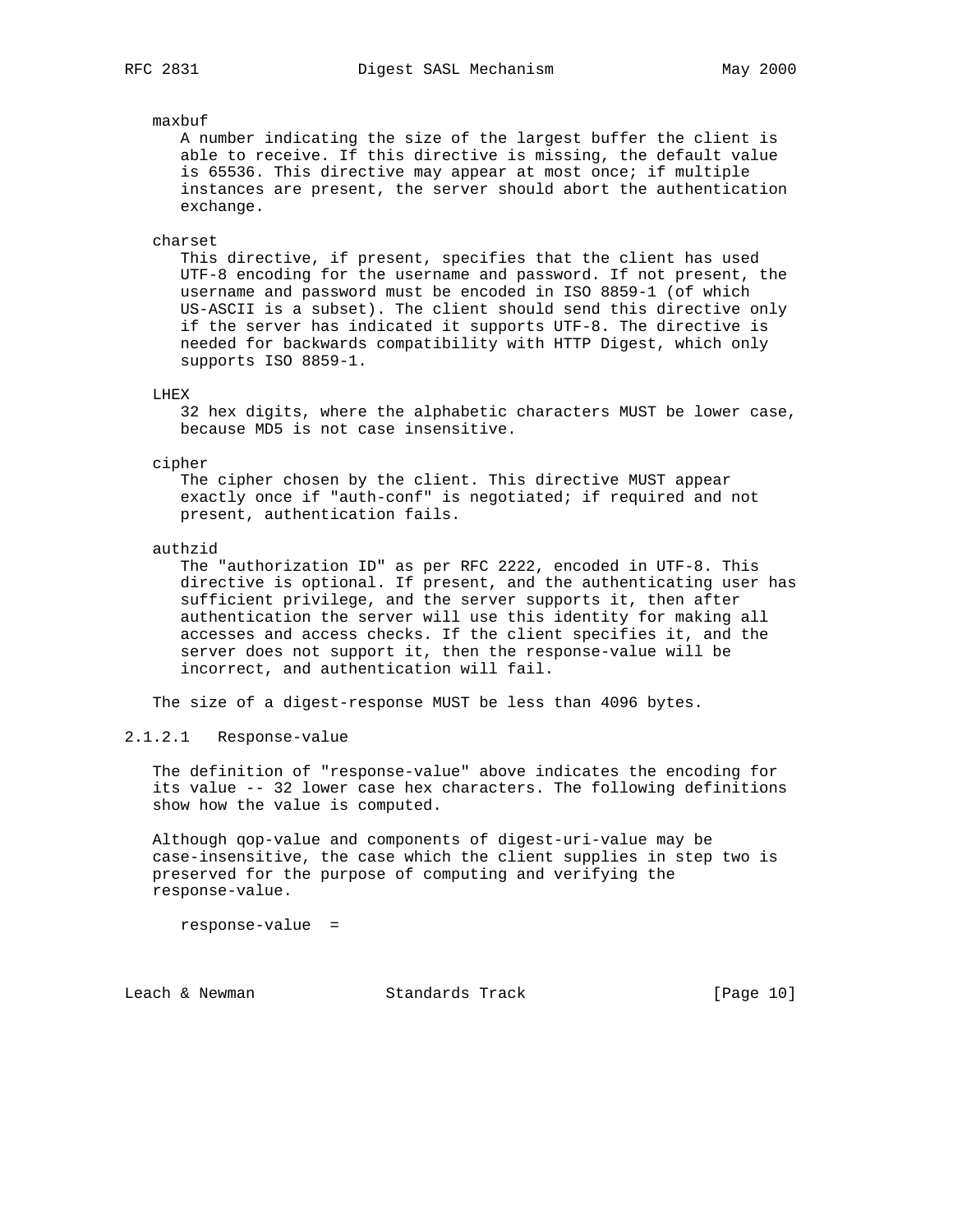```
HEX(KD ( HEX(H(A1)),
               { nonce-value, ":" nc-value, ":",
                cnonce-value, ":", qop-value, ":", HEX(H(A2)) }))
 If authzid is specified, then A1 is
   A1 = \{H(\ \{username-value, "::", realm-value, "::", passwd \} \} ":", nonce-value, ":", cnonce-value, ":", authzid-value }
 If authzid is not specified, then A1 is
  A1 = \{H(\ \{username-value, "::", realm-value, "::", passwd \} \}) ":", nonce-value, ":", cnonce-value }
```
where

passwd = \*OCTET

 The "username-value", "realm-value" and "passwd" are encoded according to the value of the "charset" directive. If "charset=UTF-8" is present, and all the characters of either "username-value" or "passwd" are in the ISO 8859-1 character set, then it must be converted to ISO 8859-1 before being hashed. This is so that authentication databases that store the hashed username, realm and password (which is common) can be shared compatibly with HTTP, which specifies ISO 8859-1. A sample implementation of this conversion is in section 8.

If the "qop" directive's value is "auth", then A2 is:

A2 = { "AUTHENTICATE:", digest-uri-value }

- If the "qop" value is "auth-int" or "auth-conf" then A2 is:
	- A2 = { "AUTHENTICATE:", digest-uri-value, ":00000000000000000000000000000000" }

 Note that "AUTHENTICATE:" must be in upper case, and the second string constant is a string with a colon followed by 32 zeros.

 These apparently strange values of A2 are for compatibility with HTTP; they were arrived at by setting "Method" to "AUTHENTICATE" and the hash of the entity body to zero in the HTTP digest calculation of A2.

Also, in the HTTP usage of Digest, several directives in the

| Leach & Newman<br>Standards Track | [Page 11] |  |  |
|-----------------------------------|-----------|--|--|
|-----------------------------------|-----------|--|--|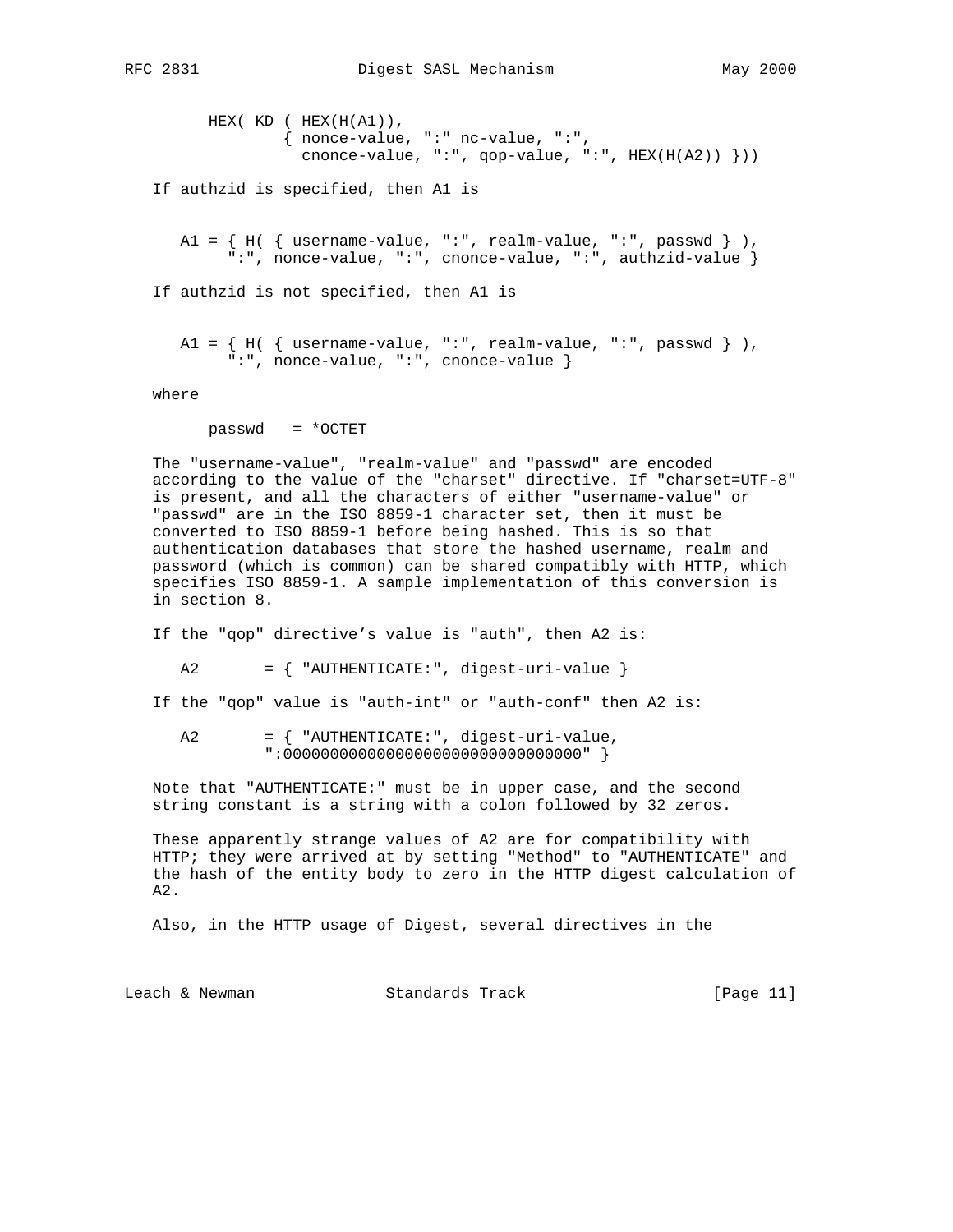"digest-challenge" sent by the server have to be returned by the client in the "digest-response". These are:

 opaque algorithm

 These directives are not needed when Digest is used as a SASL mechanism (i.e., MUST NOT be sent, and MUST be ignored if received).

2.1.3 Step Three

 The server receives and validates the "digest-response". The server checks that the nonce-count is "00000001". If it supports subsequent authentication (see section 2.2), it saves the value of the nonce and the nonce-count. It sends a message formatted as follows:

response-auth = "rspauth" "=" response-value

 where response-value is calculated as above, using the values sent in step two, except that if qop is "auth", then A2 is

 $A2 = \{ "::", \text{ digest-uri-value} \}$ 

And if qop is "auth-int" or "auth-conf" then A2 is

A2 = { ":", digest-uri-value, ":00000000000000000000000000000000" }

 Compared to its use in HTTP, the following Digest directives in the "digest-response" are unused:

 nextnonce qop cnonce nonce-count

2.2 Subsequent Authentication

 If the client has previously authenticated to the server, and remembers the values of username, realm, nonce, nonce-count, cnonce, and qop that it used in that authentication, and the SASL profile for a protocol permits an initial client response, then it MAY perform "subsequent authentication", as defined in this section.

Leach & Newman Standards Track [Page 12]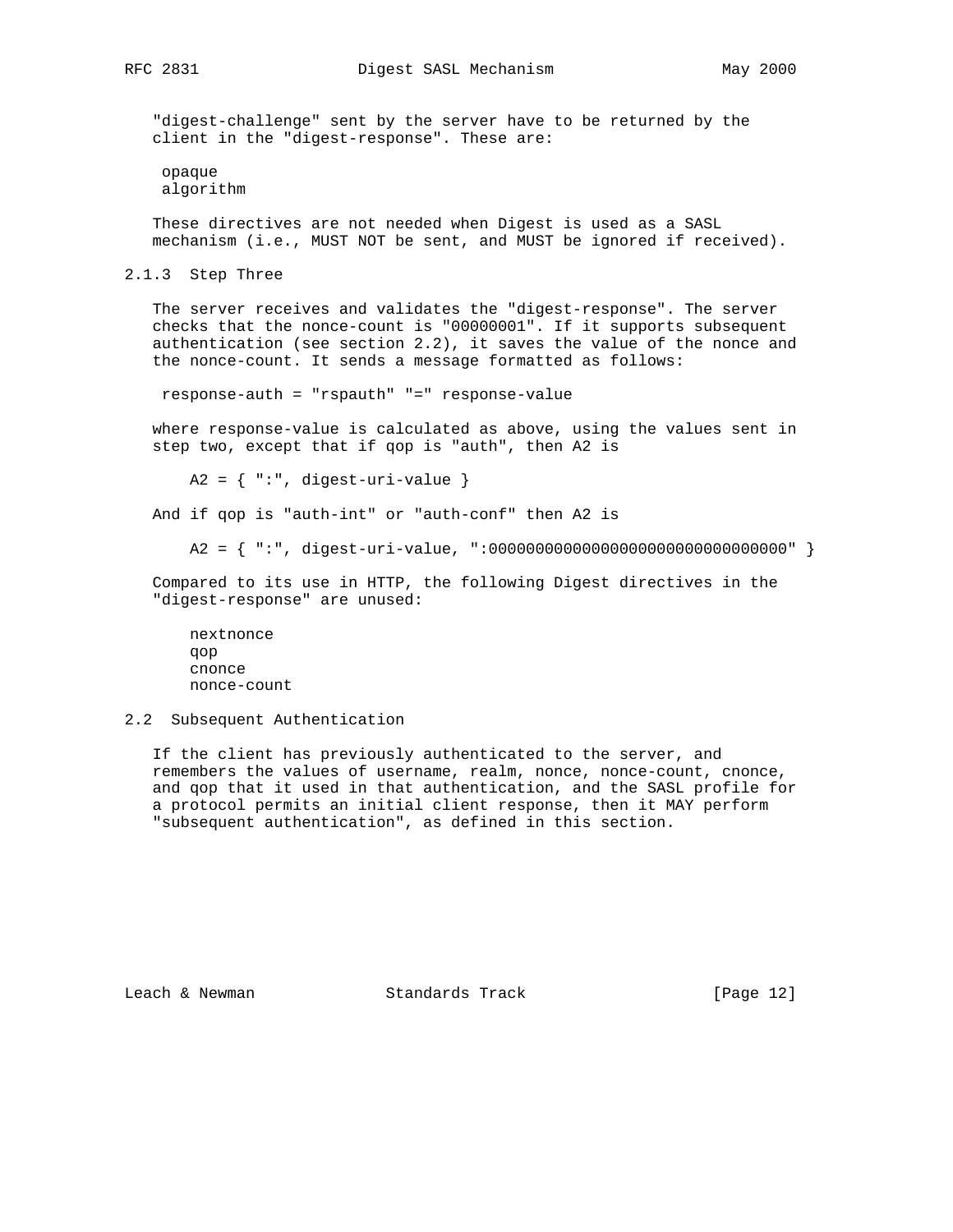# 2.2.1 Step one

 The client uses the values from the previous authentication and sends an initial response with a string formatted and computed according to the rules for a "digest-response", as defined above, but with a nonce-count one greater than used in the last "digest-response".

## 2.2.2 Step Two

 The server receives the "digest-response". If the server does not support subsequent authentication, then it sends a "digest-challenge", and authentication proceeds as in initial authentication. If the server has no saved nonce and nonce-count from a previous authentication, then it sends a "digest-challenge", and authentication proceeds as in initial authentication. Otherwise, the server validates the "digest-response", checks that the nonce-count is one greater than that used in the previous authentication using that nonce, and saves the new value of nonce-count.

 If the response is invalid, then the server sends a "digest-challenge", and authentication proceeds as in initial authentication (and should be configurable to log an authentication failure in some sort of security audit log, since the failure may be a symptom of an attack). The nonce-count MUST NOT be incremented in this case: to do so would allow a denial of service attack by sending an out-of-order nonce-count.

 If the response is valid, the server MAY choose to deem that authentication has succeeded. However, if it has been too long since the previous authentication, or for any other reason, the server MAY send a new "digest-challenge" with a new value for nonce. The challenge MAY contain a "stale" directive with value "true", which says that the client may respond to the challenge using the password it used in the previous response; otherwise, the client must solicit the password anew from the user. This permits the server to make sure that the user has presented their password recently. (The directive name refers to the previous nonce being stale, not to the last use of the password.) Except for the handling of "stale", after sending the "digest-challenge" authentication proceeds as in the case of initial authentication.

## 2.3 Integrity Protection

 If the server offered "qop=auth-int" and the client responded "qop=auth-int", then subsequent messages, up to but not including the next subsequent authentication, between the client and the server

Leach & Newman Standards Track [Page 13]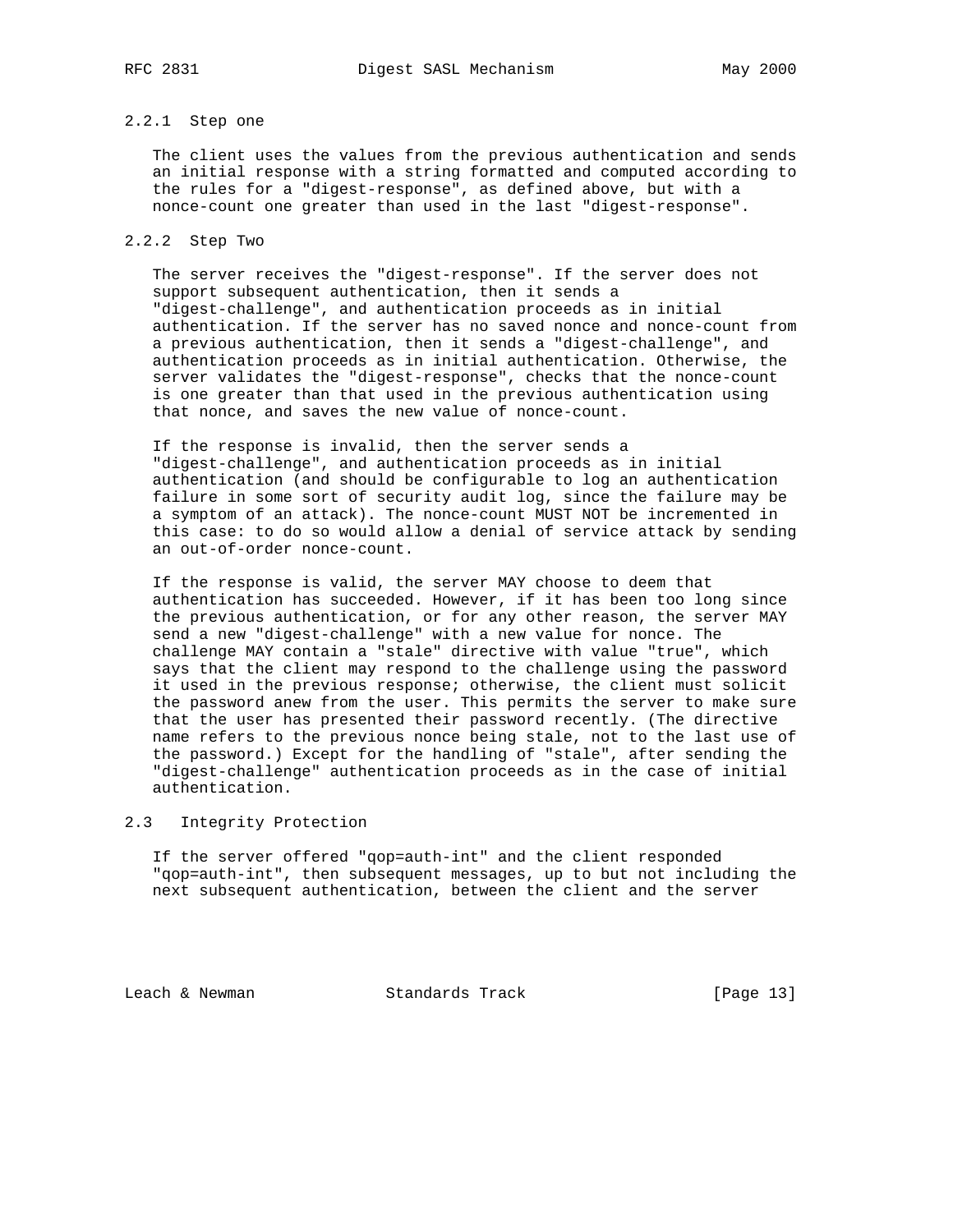MUST be integrity protected. Using as a base session key the value of H(A1) as defined above the client and server calculate a pair of message integrity keys as follows.

The key for integrity protecting messages from client to server is:

 $Kic = MD5({H(A1)},$ "Digest session key to client-to-server signing key magic constant"})

The key for integrity protecting messages from server to client is:

 $Kis = MD5({H(A1)},$ "Digest session key to server-to-client signing key magic constant"})

 where MD5 is as specified in [RFC 1321]. If message integrity is negotiated, a MAC block for each message is appended to the message. The MAC block is 16 bytes: the first 10 bytes of the HMAC-MD5 [RFC 2104] of the message, a 2-byte message type number in network byte order with value 1, and the 4-byte sequence number in network byte order. The message type is to allow for future extensions such as rekeying.

 $MAC(Ki, SegNum, msg) = (HMAC(Ki, {SeqNum, msg})[0..9], 0x0001,$ SeqNum)

 where Ki is Kic for messages sent by the client and Kis for those sent by the server. The sequence number is initialized to zero, and incremented by one for each message sent.

 Upon receipt, MAC(Ki, SeqNum, msg) is computed and compared with the received value; the message is discarded if they differ.

2.4 Confidentiality Protection

 If the server sent a "cipher-opts" directive and the client responded with a "cipher" directive, then subsequent messages between the client and the server MUST be confidentiality protected. Using as a base session key the value of H(A1) as defined above the client and server calculate a pair of message integrity keys as follows.

 The key for confidentiality protecting messages from client to server is:

 $Kcc = MD5({H(A1) [0..n]},$ "Digest H(A1) to client-to-server sealing key magic constant"})

 The key for confidentiality protecting messages from server to client is:

Leach & Newman Standards Track [Page 14]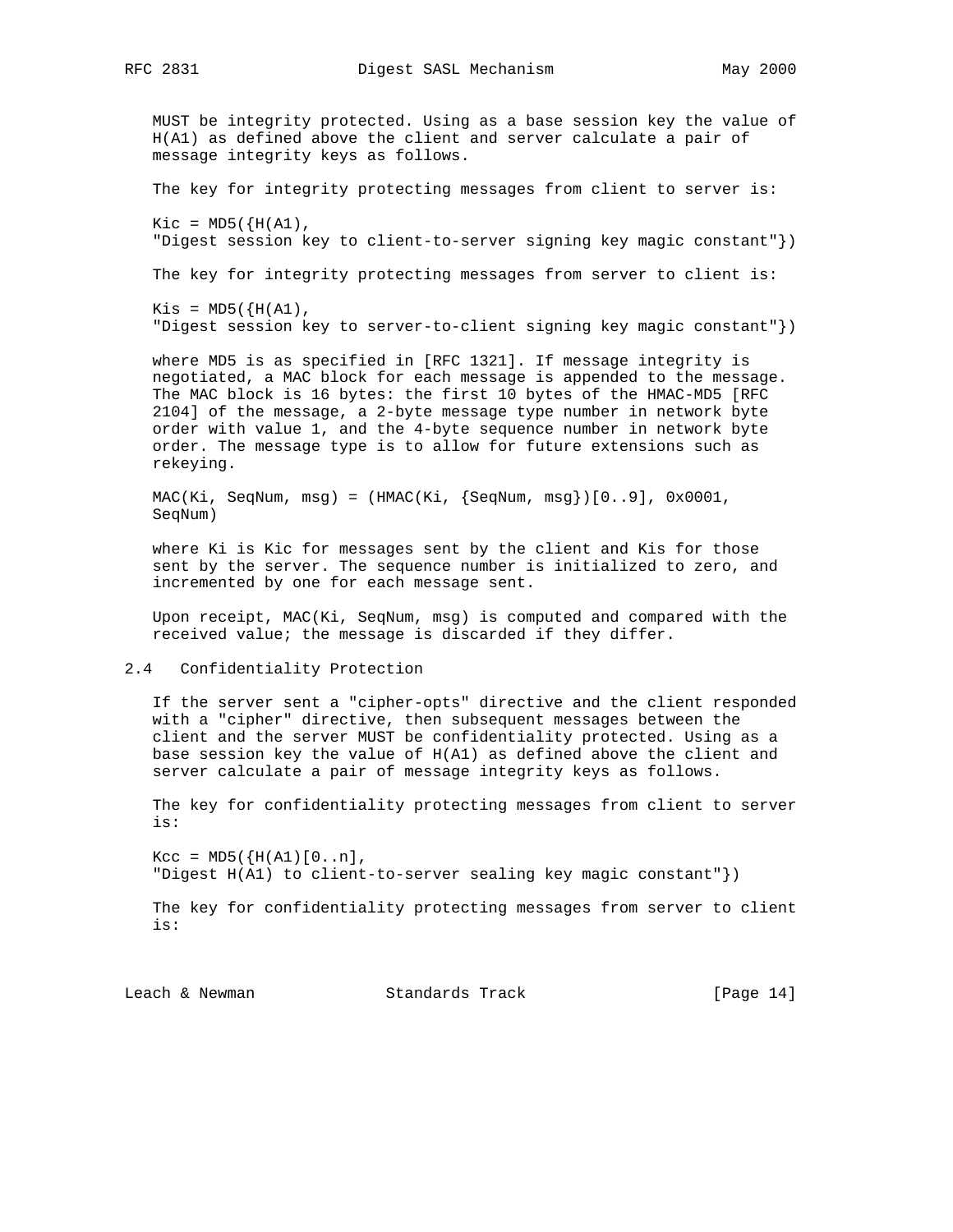$Kcs = MD5({H(A1) [0..n]},$ "Digest H(A1) to server-to-client sealing key magic constant"})

 where MD5 is as specified in [RFC 1321]. For cipher "rc4-40" n is 5; for "rc4-56" n is 7; for the rest n is 16. The key for the "rc-\*" ciphers is all 16 bytes of Kcc or Kcs; the key for "des" is the first 7 bytes; the key for "3des" is the first 14 bytes. The IV for "des" and "3des" is the last 8 bytes of Kcc or Kcs.

 If message confidentiality is negotiated, each message is encrypted with the chosen cipher and a MAC block is appended to the message.

 The MAC block is a variable length padding prefix followed by 16 bytes formatted as follows: the first 10 bytes of the HMAC-MD5 [RFC 2104] of the message, a 2-byte message type number in network byte order with value 1, and the 4-byte sequence number in network byte order. If the blocksize of the chosen cipher is not 1 byte, the padding prefix is one or more octets each containing the number of padding bytes, such that total length of the encrypted part of the message is a multiple of the blocksize. The padding and first 10 bytes of the MAC block are encrypted along with the message.

 SEAL(Ki, Kc, SeqNum, msg) =  ${CIPHER(Kc, {msg, pad, HMAC(Ki, {SeqNum, msg}}([0..9]))},$ , 0x0001, SeqNum}

 where CIPHER is the chosen cipher, Ki and Kc are Kic and Kcc for messages sent by the client and Kis and Kcs for those sent by the server. The sequence number is initialized to zero, and incremented by one for each message sent.

Upon receipt, the message is decrypted,  $HMAC(Ki, \{SeqNum, msg\})$  is computed and compared with the received value; the message is discarded if they differ.

3 Security Considerations

3.1 Authentication of Clients using Digest Authentication

 Digest Authentication does not provide a strong authentication mechanism, when compared to public key based mechanisms, for example. However, since it prevents chosen plaintext attacks, it is stronger than (e.g.) CRAM-MD5, which has been proposed for use with LDAP [10], POP and IMAP (see RFC 2195 [9]). It is intended to replace the much weaker and even more dangerous use of plaintext passwords; however, since it is still a password based mechanism it avoids some of the potential deployabilty issues with public-key, OTP or similar mechanisms.

Leach & Newman Standards Track [Page 15]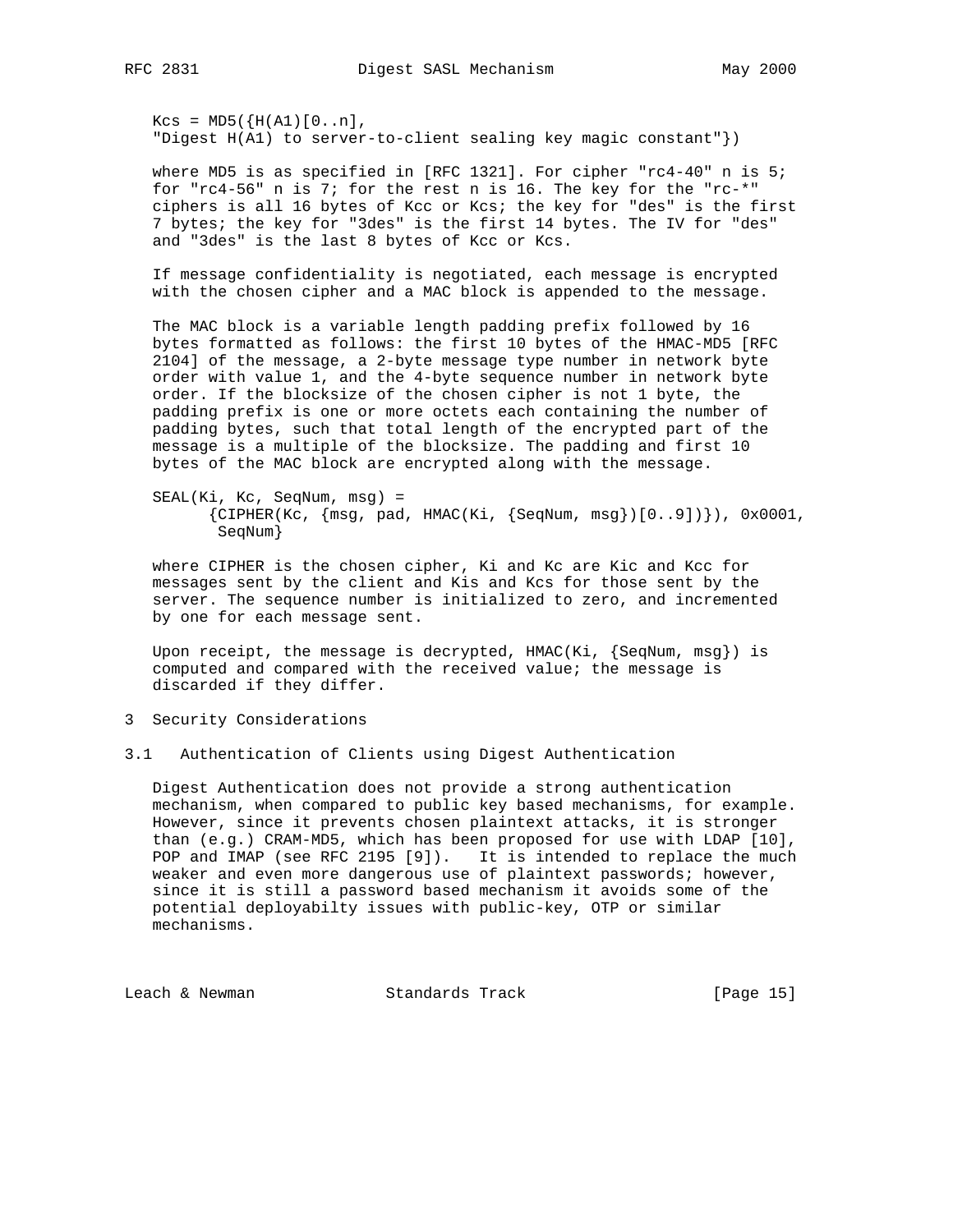Digest Authentication offers no confidentiality protection beyond protecting the actual password. All of the rest of the challenge and response are available to an eavesdropper, including the user's name and authentication realm.

3.2 Comparison of Digest with Plaintext Passwords

 The greatest threat to the type of transactions for which these protocols are used is network snooping. This kind of transaction might involve, for example, online access to a mail service whose use is restricted to paying subscribers. With plaintext password authentication an eavesdropper can obtain the password of the user. This not only permits him to access anything in the database, but, often worse, will permit access to anything else the user protects with the same password.

3.3 Replay Attacks

 Replay attacks are defeated if the client or the server chooses a fresh nonce for each authentication, as this specification requires.

3.4 Online dictionary attacks

 If the attacker can eavesdrop, then it can test any overheard nonce/response pairs against a (potentially very large) list of common words. Such a list is usually much smaller than the total number of possible passwords. The cost of computing the response for each password on the list is paid once for each challenge.

 The server can mitigate this attack by not allowing users to select passwords that are in a dictionary.

3.5 Offline dictionary attacks

 If the attacker can choose the challenge, then it can precompute the possible responses to that challenge for a list of common words. Such a list is usually much smaller than the total number of possible passwords. The cost of computing the response for each password on the list is paid just once.

 Offline dictionary attacks are defeated if the client chooses a fresh nonce for each authentication, as this specification requires.

Leach & Newman Standards Track [Page 16]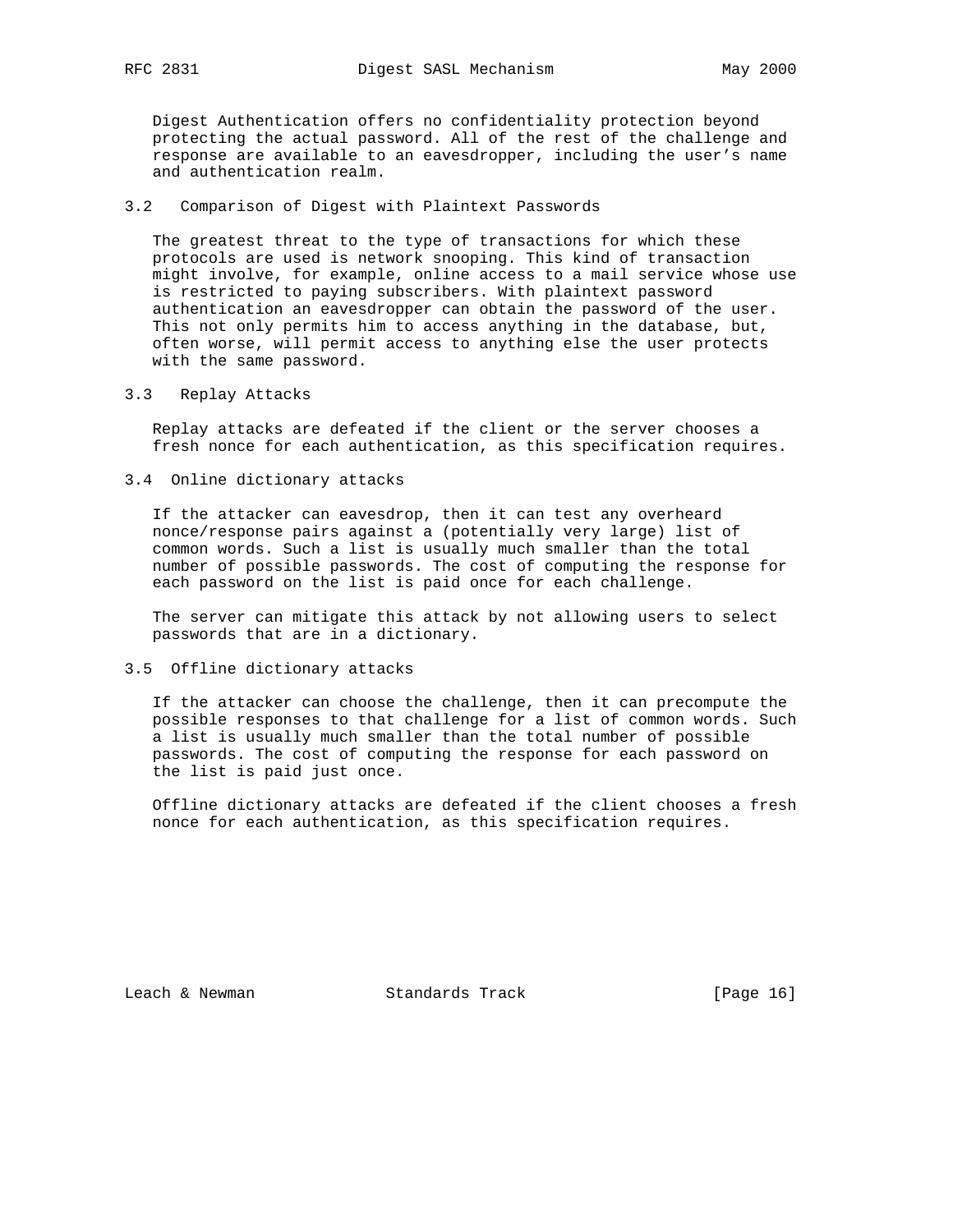## 3.6 Man in the Middle

 Digest authentication is vulnerable to "man in the middle" (MITM) attacks. Clearly, a MITM would present all the problems of eavesdropping. But it also offers some additional opportunities to the attacker.

 A possible man-in-the-middle attack would be to substitute a weaker qop scheme for the one(s) sent by the server; the server will not be able to detect this attack. For this reason, the client should always use the strongest scheme that it understands from the choices offered, and should never choose a scheme that does not meet its minimum requirements.

3.7 Chosen plaintext attacks

 A chosen plaintext attack is where a MITM or a malicious server can arbitrarily choose the challenge that the client will use to compute the response. The ability to choose the challenge is known to make cryptanalysis much easier [8].

 However, Digest does not permit the attack to choose the challenge as long as the client chooses a fresh nonce for each authentication, as this specification requires.

3.8 Spoofing by Counterfeit Servers

 If a user can be led to believe that she is connecting to a host containing information protected by a password she knows, when in fact she is connecting to a hostile server, then the hostile server can obtain challenge/response pairs where it was able to partly choose the challenge. There is no known way that this can be exploited.

## 3.9 Storing passwords

 Digest authentication requires that the authenticating agent (usually the server) store some data derived from the user's name and password in a "password file" associated with a given realm. Normally this might contain pairs consisting of username and H({ username-value, ":", realm-value, ":", passwd }), which is adequate to compute H(A1) as described above without directly exposing the user's password.

 The security implications of this are that if this password file is compromised, then an attacker gains immediate access to documents on the server using this realm. Unlike, say a standard UNIX password file, this information need not be decrypted in order to access documents in the server realm associated with this file. On the other

Leach & Newman Standards Track [Page 17]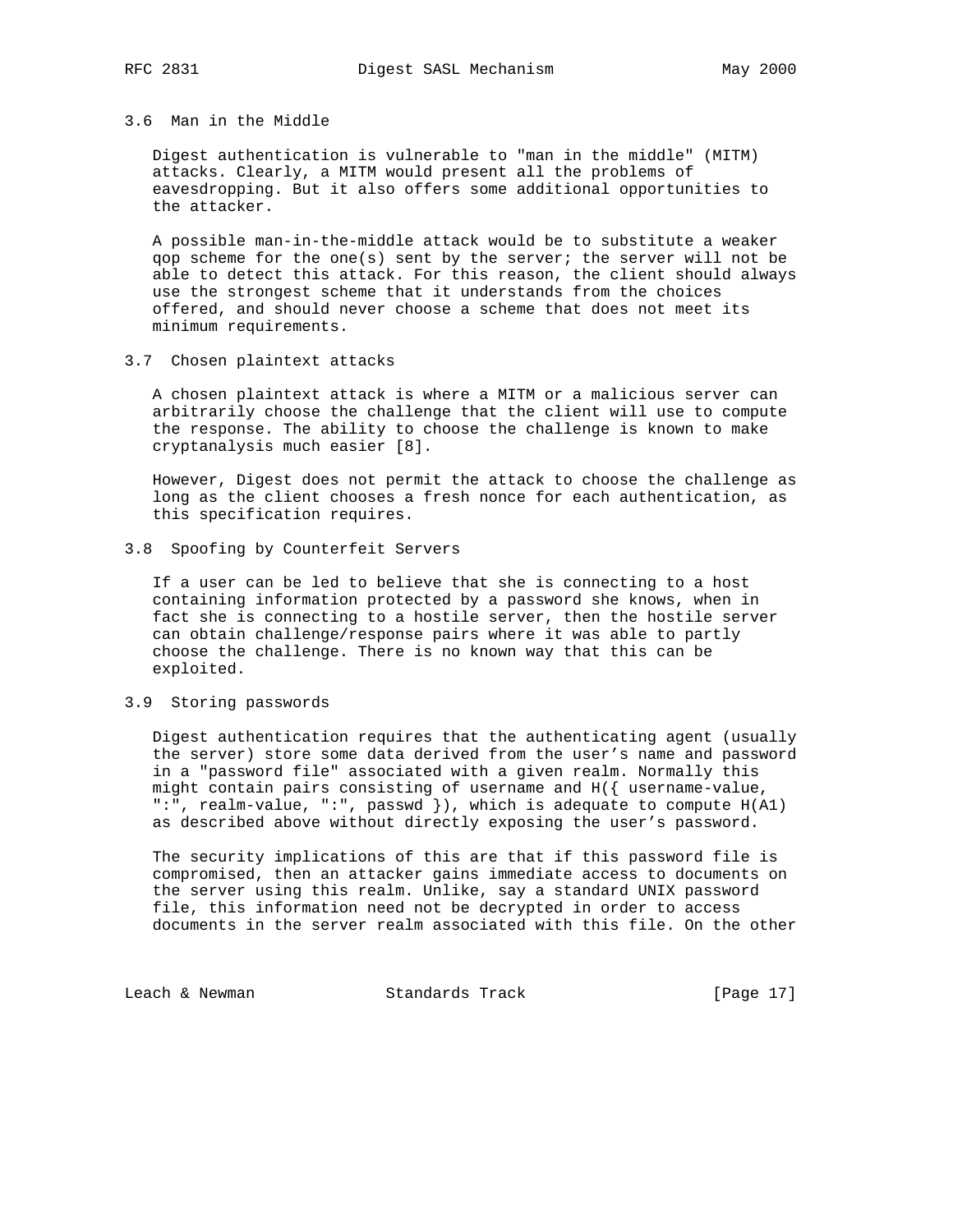hand, decryption, or more likely a brute force attack, would be necessary to obtain the user's password. This is the reason that the realm is part of the digested data stored in the password file. It means that if one Digest authentication password file is compromised, it does not automatically compromise others with the same username and password (though it does expose them to brute force attack).

 There are two important security consequences of this. First the password file must be protected as if it contained plaintext passwords, because for the purpose of accessing documents in its realm, it effectively does.

 A second consequence of this is that the realm string should be unique among all realms that any single user is likely to use. In particular a realm string should include the name of the host doing the authentication.

## 3.10 Multiple realms

 Use of multiple realms may mean both that compromise of a the security database for a single realm does not compromise all security, and that there are more things to protect in order to keep the whole system secure.

3.11 Summary

 By modern cryptographic standards Digest Authentication is weak, compared to (say) public key based mechanisms. But for a large range of purposes it is valuable as a replacement for plaintext passwords. Its strength may vary depending on the implementation.

4 Example

 This example shows the use of the Digest SASL mechanism with the IMAP4 AUTHENTICATE command [RFC 2060].

 In this example, "C:" and "S:" represent a line sent by the client or server respectively including a CRLF at the end. Linebreaks and indentation within a "C:" or "S:" are editorial and not part of the protocol. The password in this example was "secret". Note that the base64 encoding of the challenges and responses is part of the IMAP4 AUTHENTICATE command, not part of the Digest specification itself.

S: \* OK elwood.innosoft.com PMDF IMAP4rev1 V6.0-9

C: c CAPABILITY

 S: \* CAPABILITY IMAP4 IMAP4rev1 ACL LITERAL+ NAMESPACE QUOTA UIDPLUS AUTH=CRAM-MD5 AUTH=DIGEST-MD5 AUTH=PLAIN

S: c OK Completed

Leach & Newman Standards Track [Page 18]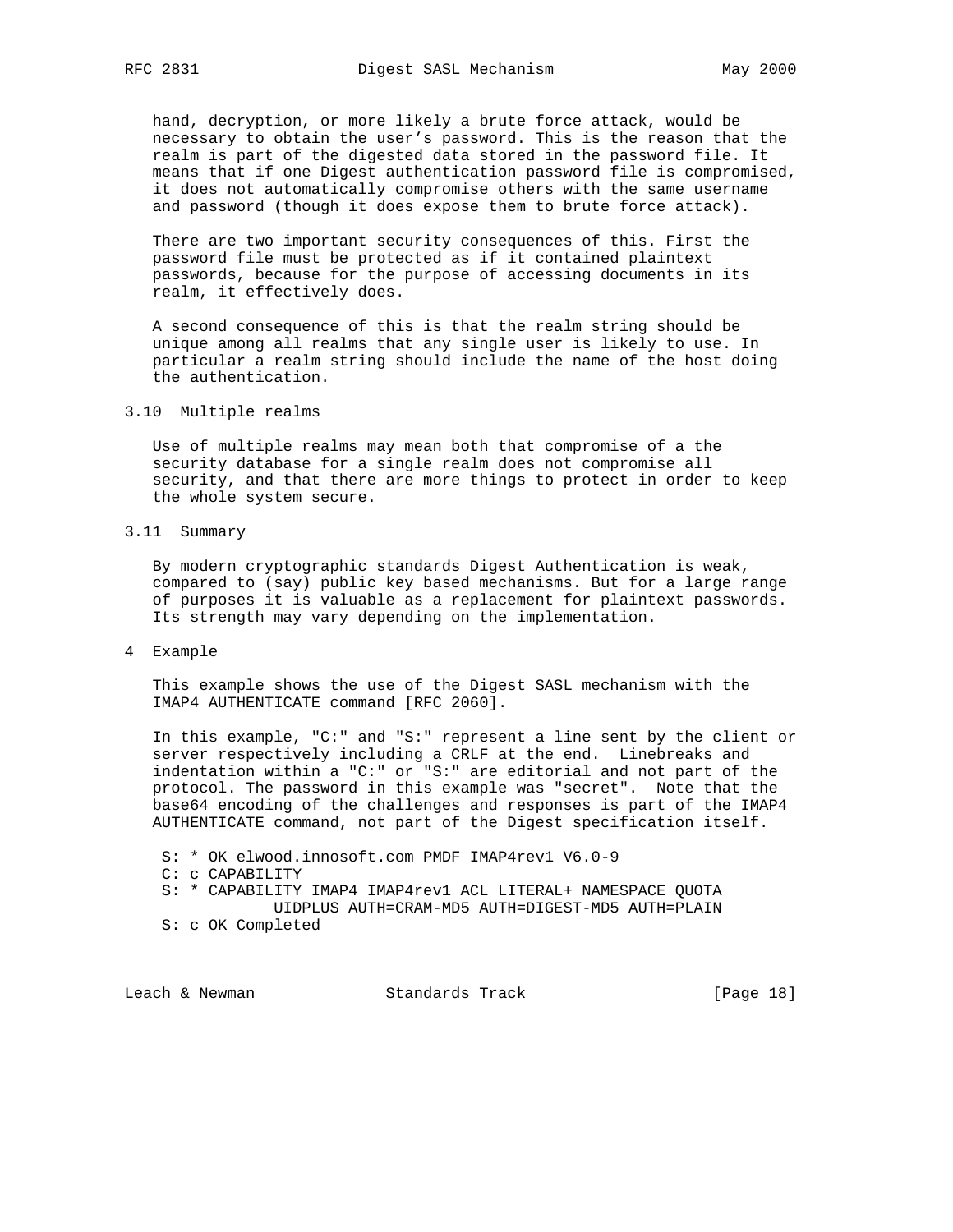- C: a AUTHENTICATE DIGEST-MD5
- S: + cmVhbG09ImVsd29vZC5pbm5vc29mdC5jb20iLG5vbmNlPSJPQTZNRzl0 RVFHbTJoaCIscW9wPSJhdXRoIixhbGdvcml0aG09bWQ1LXNlc3MsY2hh cnNldD11dGYtOA==
- C: Y2hhcnNldD11dGYtOCx1c2VybmFtZT0iY2hyaXMiLHJlYWxtPSJlbHdvb2 QuaW5ub3NvZnQuY29tIixub25jZT0iT0E2TUc5dEVRR20yaGgiLG5jPTAw MDAwMDAxLGNub25jZT0iT0E2TUhYaDZWcVRyUmsiLGRpZ2VzdC11cmk9Im ltYXAvZWx3b29kLmlubm9zb2Z0LmNvbSIscmVzcG9uc2U9ZDM4OGRhZDkw ZDRiYmQ3NjBhMTUyMzIxZjIxNDNhZjcscW9wPWF1dGg=
- S: + cnNwYXV0aD1lYTQwZjYwMzM1YzQyN2I1NTI3Yjg0ZGJhYmNkZmZmZA==  $C:$

```
 S: a OK User logged in
```

```
 ---
```
The base64-decoded version of the SASL exchange is:

- S: realm="elwood.innosoft.com",nonce="OA6MG9tEQGm2hh",qop="auth", algorithm=md5-sess,charset=utf-8
- C: charset=utf-8,username="chris",realm="elwood.innosoft.com", nonce="OA6MG9tEQGm2hh",nc=00000001,cnonce="OA6MHXh6VqTrRk", digest-uri="imap/elwood.innosoft.com", response=d388dad90d4bbd760a152321f2143af7,qop=auth
- S: rspauth=ea40f60335c427b5527b84dbabcdfffd

The password in this example was "secret".

 This example shows the use of the Digest SASL mechanism with the ACAP, using the same notational conventions and password as in the previous example. Note that ACAP does not base64 encode and uses fewer round trips that IMAP4.

```
 S: * ACAP (IMPLEMENTATION "Test ACAP server") (SASL "CRAM-MD5"
            "DIGEST-MD5" "PLAIN")
 C: a AUTHENTICATE "DIGEST-MD5"
S: + \{94\} S: realm="elwood.innosoft.com",nonce="OA9BSXrbuRhWay",qop="auth",
    algorithm=md5-sess,charset=utf-8
C: \{206\} C: charset=utf-8,username="chris",realm="elwood.innosoft.com",
   nonce="OA9BSXrbuRhWay",nc=00000001,cnonce="OA9BSuZWMSpW8m",
   digest-uri="acap/elwood.innosoft.com",
   response=6084c6db3fede7352c551284490fd0fc,qop=auth
 S: a OK (SASL {40}
 S: rspauth=2f0b3d7c3c2e486600ef710726aa2eae) "AUTHENTICATE
 Completed"
```
---

Leach & Newman Standards Track [Page 19]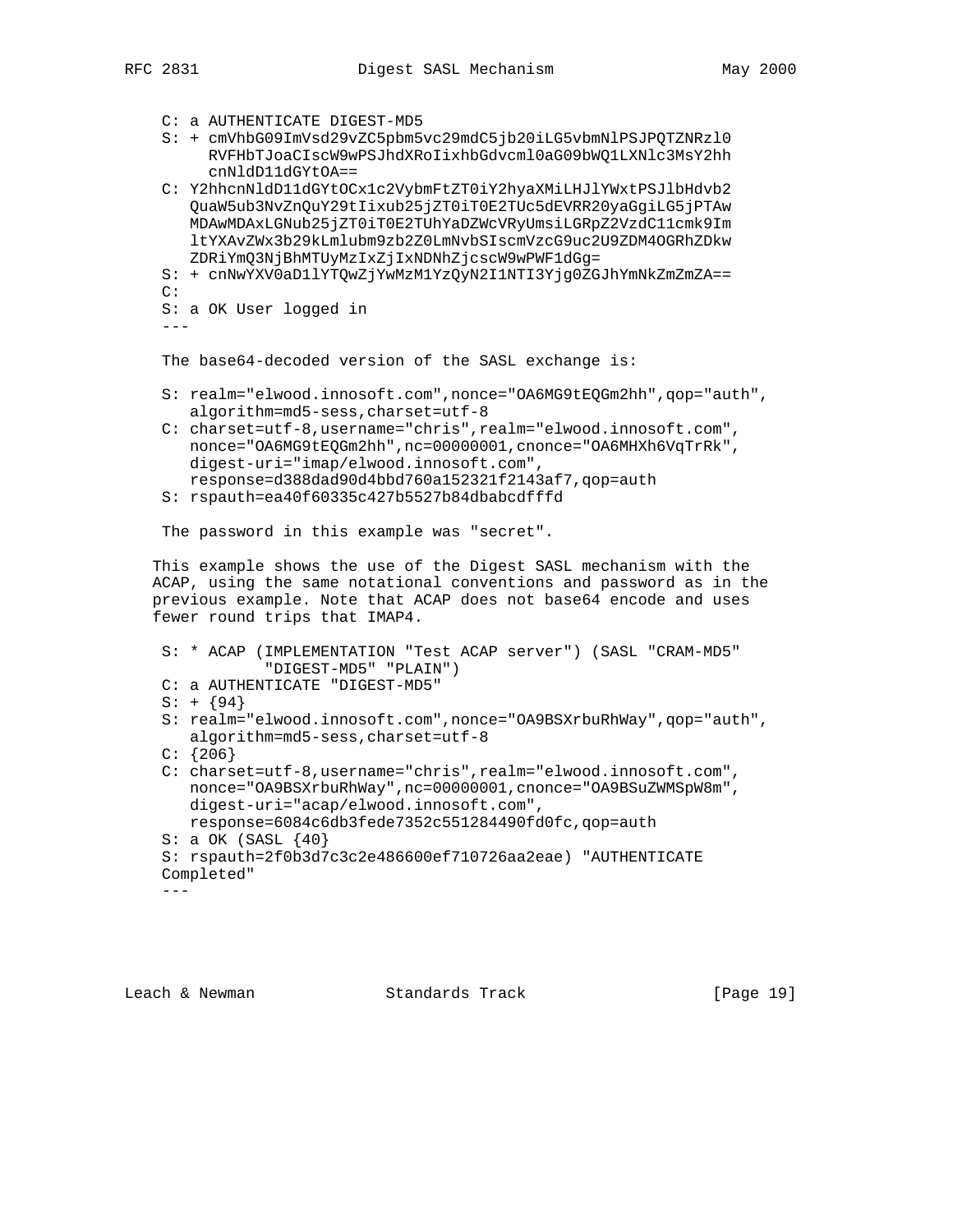The server uses the values of all the directives, plus knowledge of the users password (or the hash of the user's name, server's realm and the user's password) to verify the computations above. If they check, then the user has authenticated.

## 5 References

- [Digest] Franks, J., et al., "HTTP Authentication: Basic and Digest Access Authentication", RFC 2617, June 1999.
- [ISO-8859] ISO-8859. International Standard--Information Processing-- 8-bit Single-Byte Coded Graphic Character Sets -- Part 1: Latin alphabet No. 1, ISO-8859-1:1987. Part 2: Latin alphabet No. 2, ISO-8859-2, 1987. Part 3: Latin alphabet No. 3, ISO-8859-3, 1988. Part 4: Latin alphabet No. 4, ISO-8859-4, 1988. Part 5: Latin/Cyrillic alphabet, ISO-8859-5, 1988. Part 6: Latin/Arabic alphabet, ISO-8859-6, 1987. Part 7: Latin/Greek alphabet, ISO-8859-7, 1987. Part 8: Latin/Hebrew alphabet, ISO-8859-8, 1988. Part 9: Latin alphabet No. 5, ISO-8859-9, 1990.
- [RFC 822] Crocker, D., "Standard for The Format of ARPA Internet Text Messages," STD 11, RFC 822, August 1982.
- [RFC 1321] Rivest, R., "The MD5 Message-Digest Algorithm", RFC 1321, April 1992.
- [RFC 2047] Moore, K., "MIME (Multipurpose Internet Mail Extensions) Part Three: Message Header Extensions for Non-ASCII Text", RFC 2047, November 1996.
- [RFC 2052] Gulbrandsen, A. and P. Vixie, "A DNS RR for specifying the location of services (DNS SRV)", RFC 2052, October 1996.
- [RFC 2060] Crispin, M., "Internet Message Access Protocol Version 4rev1", RFC 2060, December 1996.
- [RFC 2104] Krawczyk, H., Bellare, M. and R. Canetti, "HMAC: Keyed- Hashing for Message Authentication", RFC 2104, February 1997.
- [RFC 2195] Klensin, J., Catoe, R. and P. Krumviede, "IMAP/POP AUTHorize Extension for Simple Challenge/Response", RFC 2195, September 1997.

Leach & Newman Standards Track [Page 20]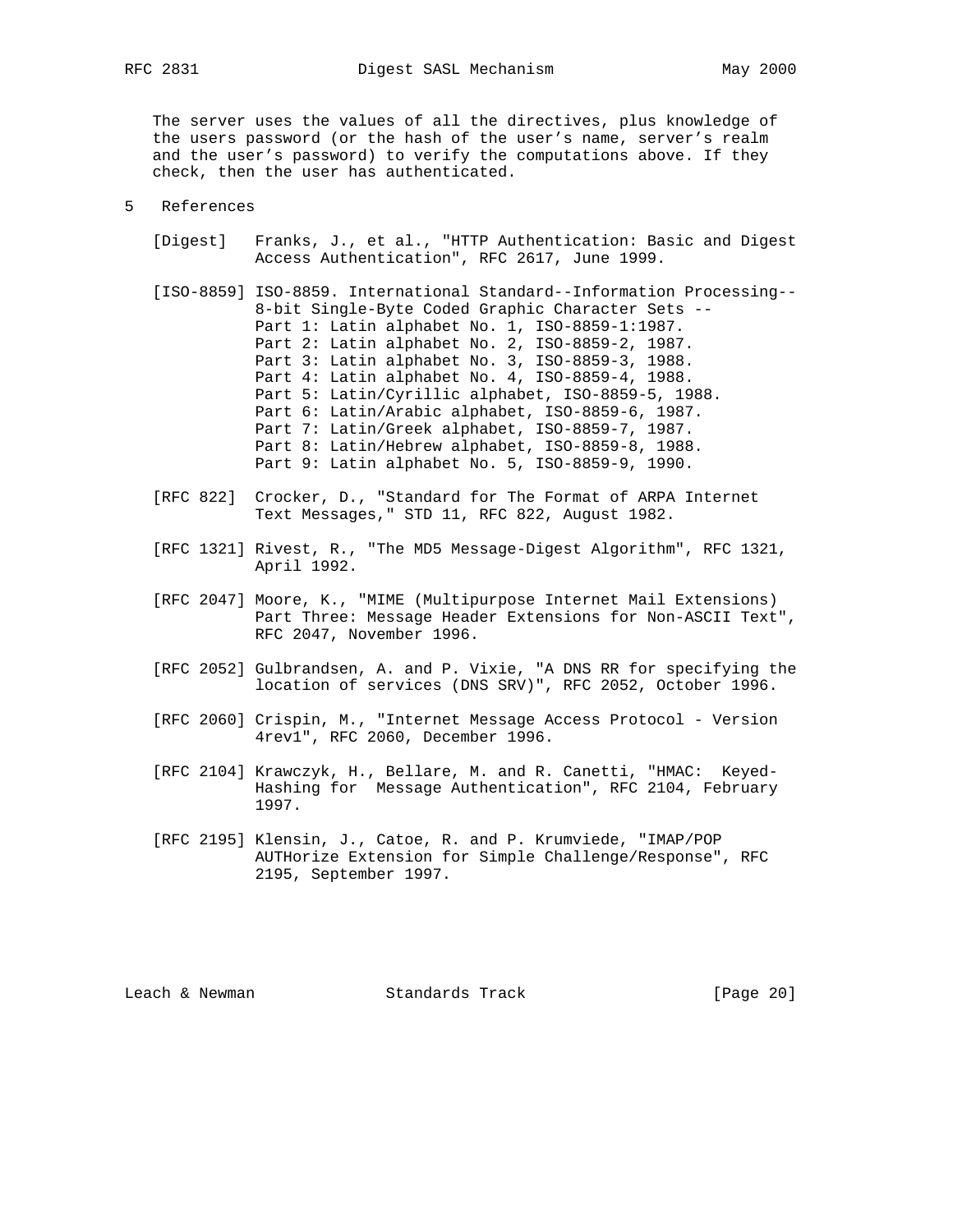- [RFC 2119] Bradner, S., "Key words for use in RFCs to Indicate Requirement Levels", BCP 14, RFC 2119, March 1997.
- [RFC 2222] Myers, J., "Simple Authentication and Security Layer (SASL)", RFC 2222, October 1997.

 [USASCII] US-ASCII. Coded Character Set - 7-Bit American Standard Code for Information Interchange. Standard ANSI X3.4-1986, ANSI, 1986.

6 Authors' Addresses

 Paul Leach Microsoft 1 Microsoft Way Redmond, WA 98052

EMail: paulle@microsoft.com

 Chris Newman Innosoft International, Inc. 1050 Lakes Drive West Covina, CA 91790 USA

EMail: chris.newman@innosoft.com

7 ABNF

 What follows is the definition of the notation as is used in the HTTP/1.1 specification (RFC 2616) and the HTTP authentication specification (RFC 2617); it is reproduced here for ease of reference. Since it is intended that a single Digest implementation can support both HTTP and SASL-based protocols, the same notation is used in both to facilitate comparison and prevention of unwanted differences. Since it is cut-and-paste from the HTTP specifications, not all productions may be used in this specification. It is also not quite legal ABNF; again, the errors were copied from the HTTP specifications.

## 7.1 Augmented BNF

 All of the mechanisms specified in this document are described in both prose and an augmented Backus-Naur Form (BNF) similar to that used by RFC 822 [RFC 822]. Implementers will need to be familiar with the notation in order to understand this specification.

Leach & Newman Standards Track [Page 21]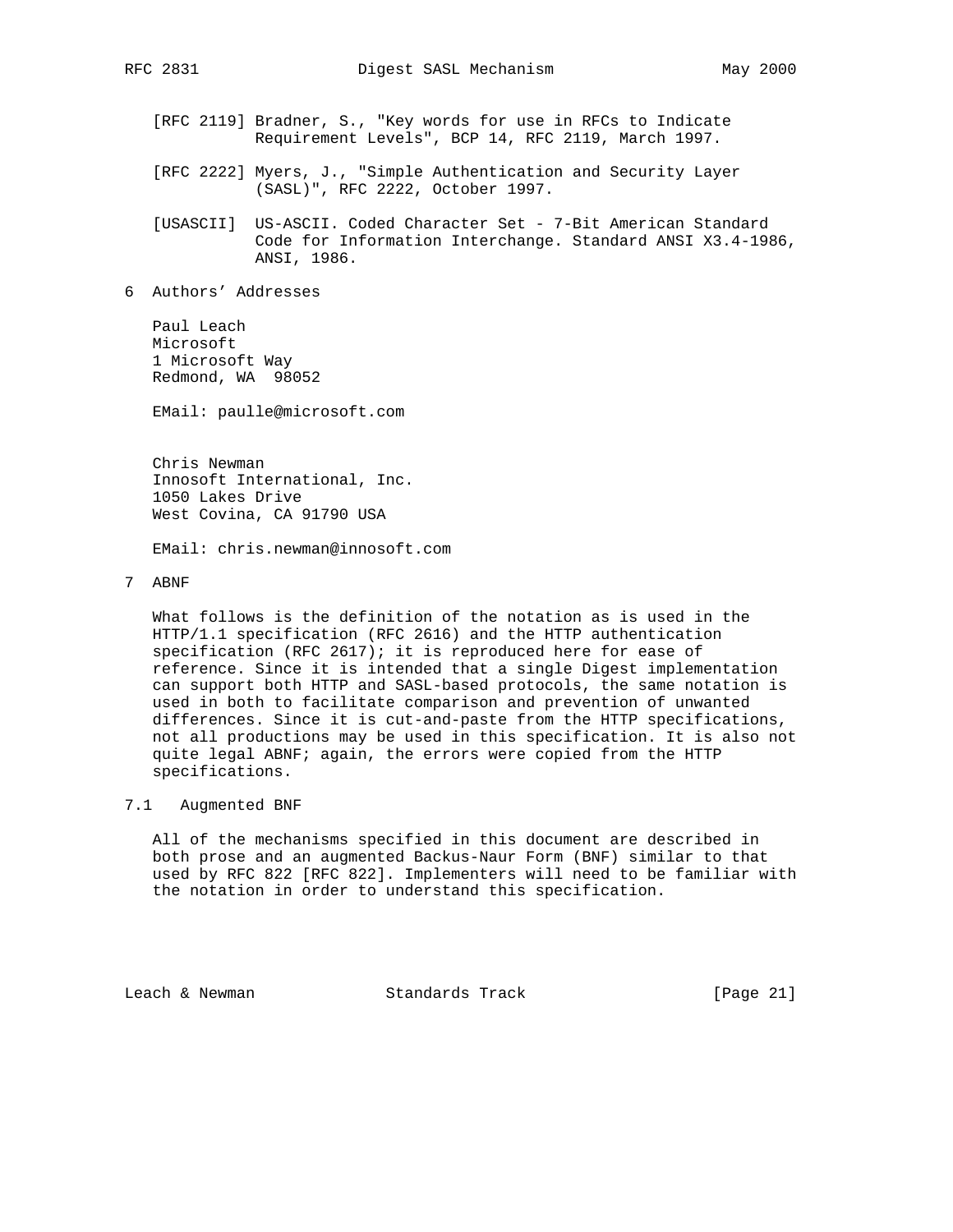The augmented BNF includes the following constructs: name = definition The name of a rule is simply the name itself (without any enclosing "<" and ">") and is separated from its definition by the equal "=" character. White space is only significant in that indentation of continuation lines is used to indicate a rule definition that spans more than one line. Certain basic rules are in uppercase, such as SP, LWS, HT, CRLF, DIGIT, ALPHA, etc. Angle brackets are used within definitions whenever their presence will facilitate discerning the use of rule names. "literal" Quotation marks surround literal text. Unless stated otherwise, the text is case-insensitive. rule1 | rule2 Elements separated by a bar ("|") are alternatives, e.g., "yes | no" will accept yes or no. (rule1 rule2) Elements enclosed in parentheses are treated as a single element. Thus, "(elem (foo | bar) elem)" allows the token sequences "elem foo elem" and "elem bar elem". \*rule The character "\*" preceding an element indicates repetition. The full form is "<n>\*<m>element" indicating at least <n> and at most <m> occurrences of element. Default values are 0 and infinity so that "\*(element)" allows any number, including zero; "1\*element" requires at least one; and "1\*2element" allows one or two. [rule] Square brackets enclose optional elements; "[foo bar]" is equivalent to "\*1(foo bar)". N rule Specific repetition: "<n>(element)" is equivalent to "<n>\*<n>(element)"; that is, exactly <n> occurrences of (element). Thus 2DIGIT is a 2-digit number, and 3ALPHA is a string of three alphabetic characters. #rule A construct "#" is defined, similar to "\*", for defining lists of elements. The full form is "<n>#<m>element" indicating at least <n> and at most <m> elements, each separated by one or more commas (",") and OPTIONAL linear white space (LWS). This makes the usual form of lists very easy; a rule such as

Leach & Newman Standards Track [Page 22]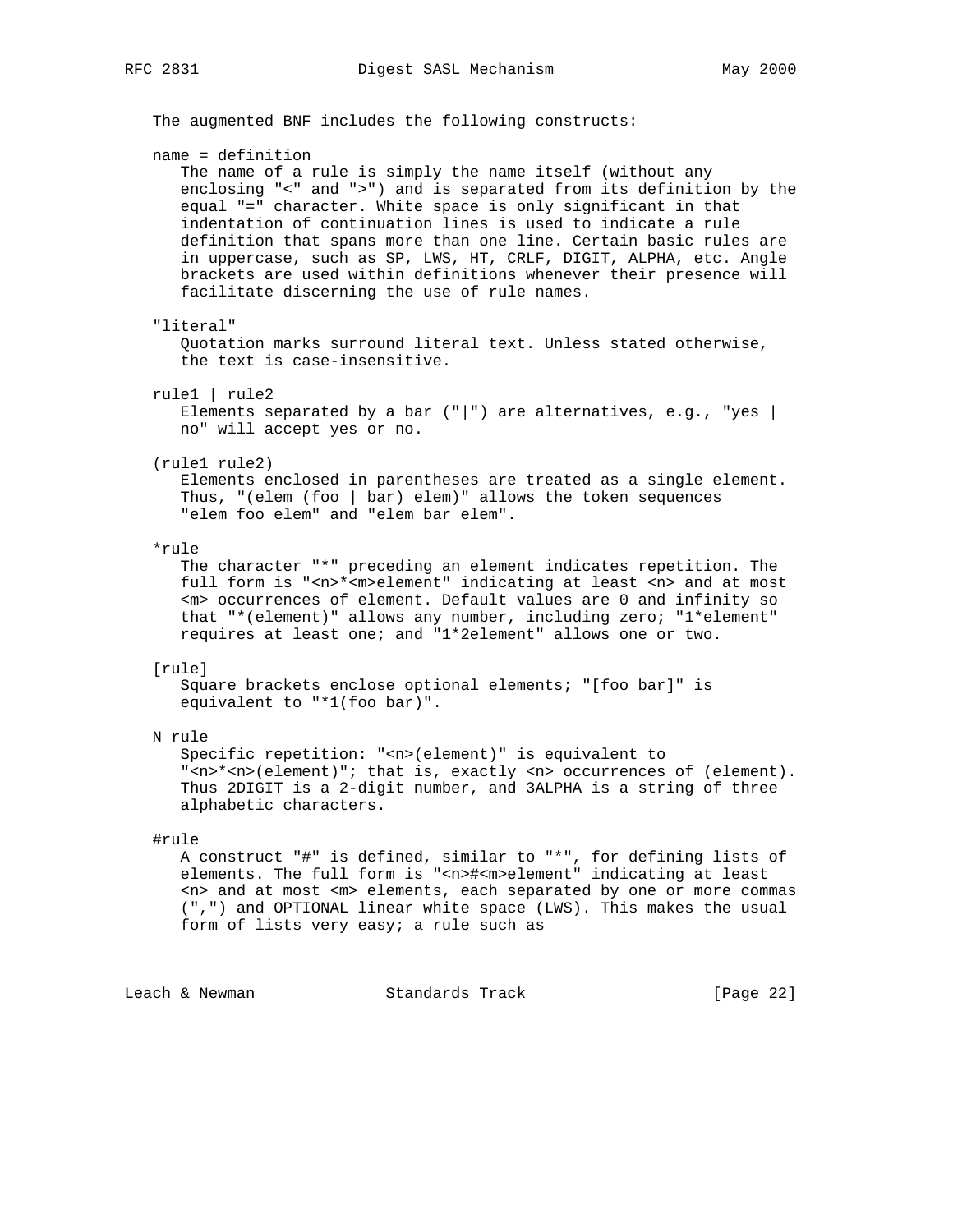( \*LWS element \*( \*LWS "," \*LWS element )) can be shown as 1#element Wherever this construct is used, null elements are allowed, but do not contribute to the count of elements present. That is, "(element), , (element) " is permitted, but counts as only two

 elements. Therefore, where at least one element is required, at least one non-null element MUST be present. Default values are 0 and infinity so that "#element" allows any number, including zero; "1#element" requires at least one; and "1#2element" allows one or two.

; comment

 A semi-colon, set off some distance to the right of rule text, starts a comment that continues to the end of line. This is a simple way of including useful notes in parallel with the specifications.

## implied \*LWS

 The grammar described by this specification is word-based. Except where noted otherwise, linear white space (LWS) can be included between any two adjacent words (token or quoted-string), and between adjacent words and separators, without changing the interpretation of a field. At least one delimiter (LWS and/or separators) MUST exist between any two tokens (for the definition of "token" below), since they would otherwise be interpreted as a single token.

# 7.2 Basic Rules

 The following rules are used throughout this specification to describe basic parsing constructs. The US-ASCII coded character set is defined by ANSI X3.4-1986 [USASCII].

| OCTET       | = <any 8-bit="" data="" of="" sequence=""></any>                         |
|-------------|--------------------------------------------------------------------------|
| <b>CHAR</b> | $=$ <any (octets="" <math="" character="" us-ascii="">0 - 127)&gt;</any> |
| UPALPHA     | = <any "a""z"="" letter="" uppercase="" us-ascii=""></any>               |
| LOALPHA     | = <any "a""z"="" letter="" lowercase="" us-ascii=""></any>               |
| ALPHA       | $=$ UPALPHA $ $ LOALPHA                                                  |
| DIGIT       | $=$ <any "0""9"="" digit="" us-ascii=""></any>                           |
| <b>CTL</b>  | = <any character<="" control="" td="" us-ascii=""></any>                 |
|             | (octets $0 - 31$ ) and DEL $(127)$                                       |
| CR.         | = < US-ASCII CR, carriage return (13) >                                  |
| LF          | = <us-ascii (10)="" lf,="" linefeed=""></us-ascii>                       |
| SP          | $=$ <us-ascii <math="" sp,="" space="">(32)&gt;</us-ascii>               |
| HT.         | = < US-ASCII HT, horizontal-tab (9)>                                     |
| $<$ ">      | $=$ <us-ascii <math="" double-quote="" mark="">(34)&gt;</us-ascii>       |
| CRLF        | $= CR LF$                                                                |
|             |                                                                          |

Leach & Newman Standards Track [Page 23]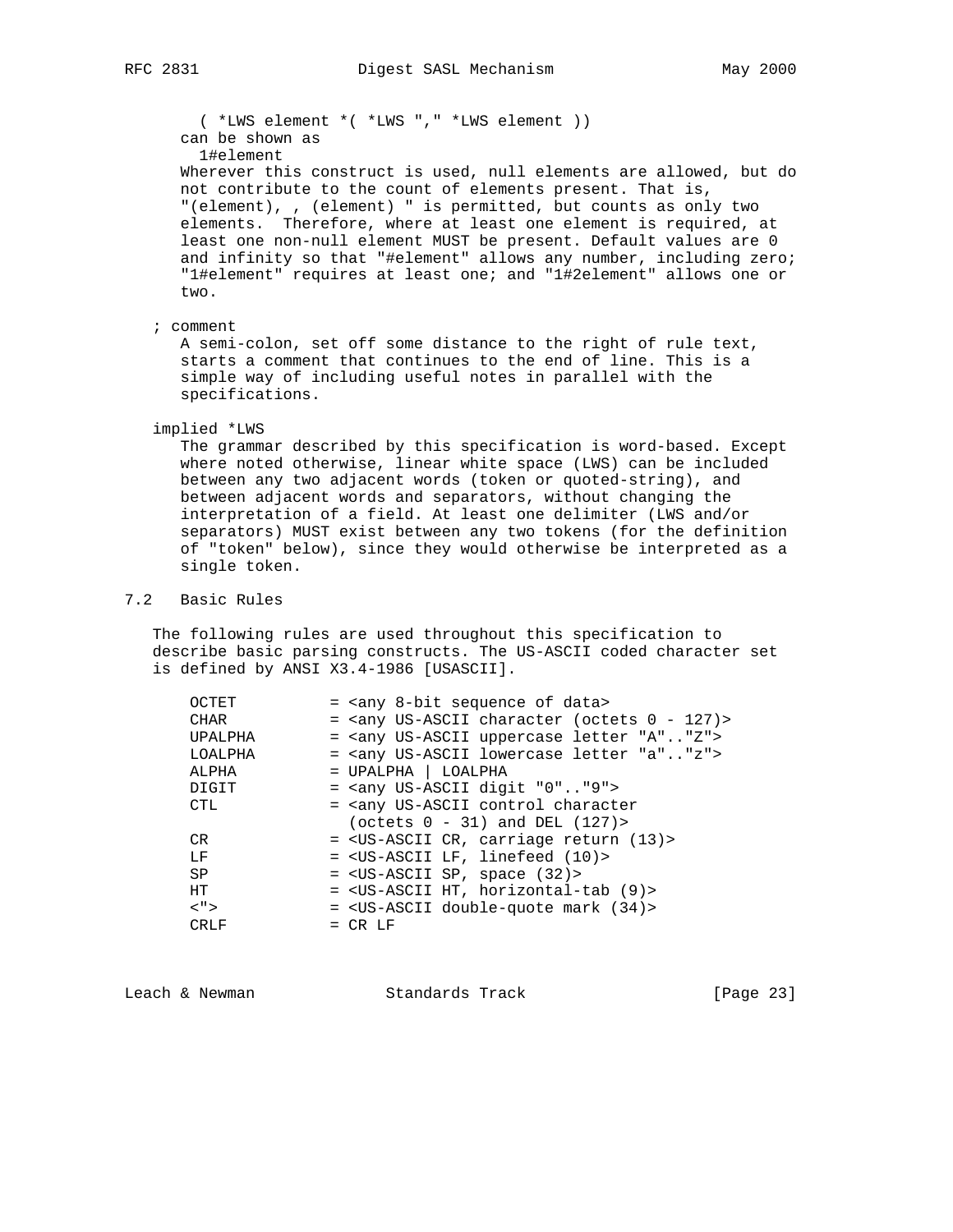All linear white space, including folding, has the same semantics as SP. A recipient MAY replace any linear white space with a single SP before interpreting the field value or forwarding the message downstream.

 $LWS = [CRLF] 1*(SP | HT)$ 

 The TEXT rule is only used for descriptive field contents and values that are not intended to be interpreted by the message parser. Words of \*TEXT MAY contain characters from character sets other than ISO-8859-1 [ISO 8859] only when encoded according to the rules of RFC 2047 [RFC 2047].

TEXT = <any OCTET except CTLs, but including LWS>

 A CRLF is allowed in the definition of TEXT only as part of a header field continuation. It is expected that the folding LWS will be replaced with a single SP before interpretation of the TEXT value.

Hexadecimal numeric characters are used in several protocol elements.

 HEX = "A" | "B" | "C" | "D" | "E" | "F" | "a" | "b" | "c" | "d" | "e" | "f" | DIGIT

 Many HTTP/1.1 header field values consist of words separated by LWS or special characters. These special characters MUST be in a quoted string to be used within a parameter value.

| token      |                               |                              |  | = 1* <any char="" ctls="" except="" or="" separators=""></any> |
|------------|-------------------------------|------------------------------|--|----------------------------------------------------------------|
| separators | = "("   ")"   "<"   ">"   "@" |                              |  |                                                                |
|            |                               |                              |  |                                                                |
|            | "/"   "["   "]"   "?"   "="   |                              |  |                                                                |
|            |                               | $"\{\n"   "}\n"   S\nP   HT$ |  |                                                                |

 A string of text is parsed as a single word if it is quoted using double-quote marks.

 quoted-string = ( <"> qdstr-val <"> )  $qdstr-val$  = \*( $qdtext{text}$  |  $quoted-pair$ ) qdtext = <any TEXT except <">>

 Note that LWS is NOT implicit between the double-quote marks (<">) surrounding a qdstr-val and the qdstr-val; any LWS will be considered part of the qdstr-val. This is also the case for quotation marks surrounding any other construct.

Leach & Newman Standards Track [Page 24]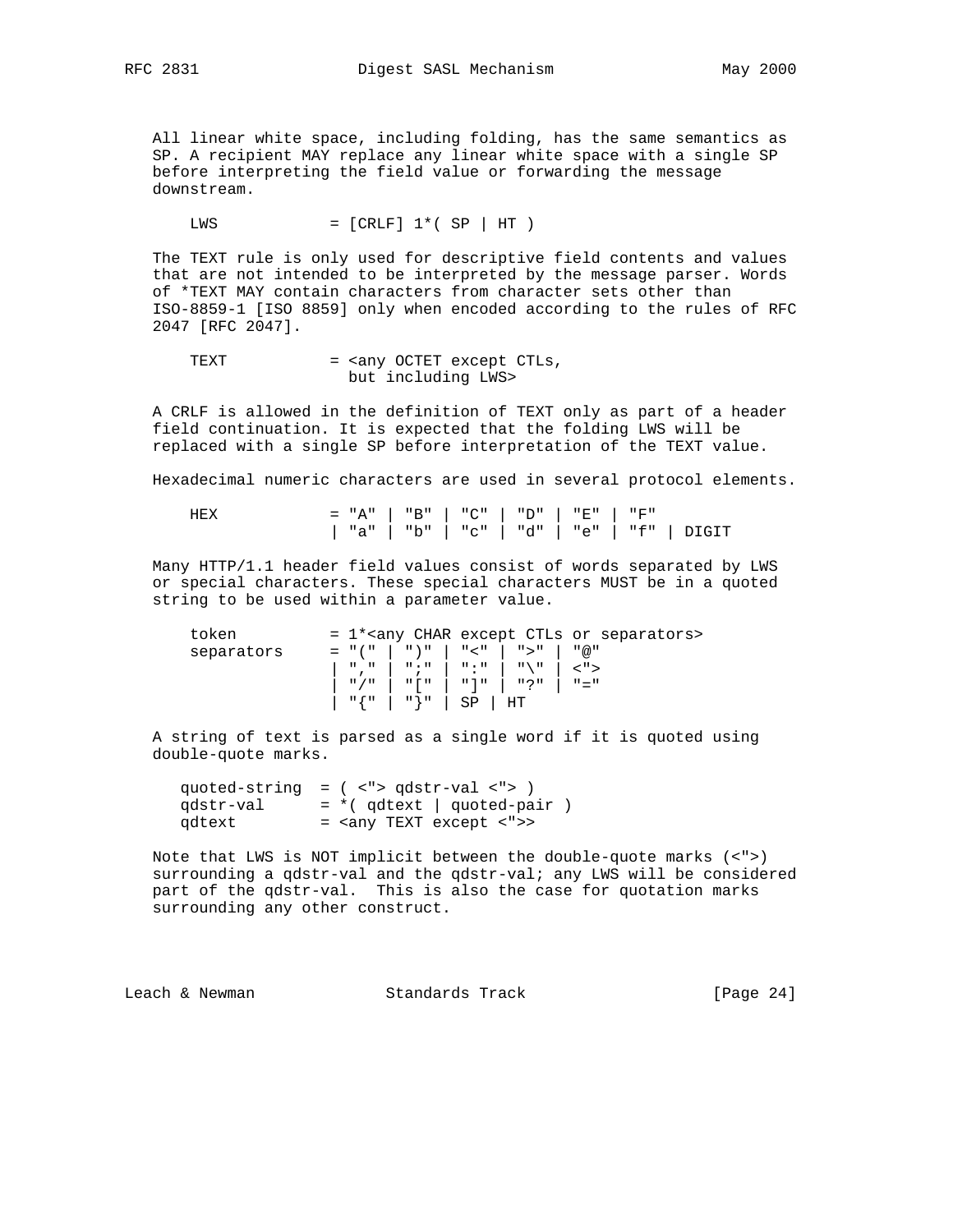The backslash character  $(\sqrt{m})$  MAY be used as a single-character quoting mechanism only within qdstr-val and comment constructs.

quoted-pair =  $"\$  CHAR

 The value of this construct is CHAR. Note that an effect of this rule is that backslash must be quoted.

8 Sample Code

The sample implementation in [Digest] also applies to DIGEST-MD5.

```
 The following code implements the conversion from UTF-8 to 8859-1 if
 necessary.
```

```
 /* if the string is entirely in the 8859-1 subset of UTF-8, then
      * translate to 8859-1 prior to MD5
      */
     void MD5_UTF8_8859_1(MD5_CTX *ctx, const unsigned char *base,
         int len)
     {
         const unsigned char *scan, *end;
         unsigned char cbuf;
         end = base + len;
        for (scan = base; scan < end; ++scan) {
             if (*scan > 0xC3) break; /* abort if outside 8859-1 */
             if (*scan >= 0 \times C0 && *scan <= 0 \times C3) {
                 if (+\text{scan} == \text{end} \mid \mid \text{*scan} < 0x80 \mid \mid \text{*scan} > 0xBF) break;
 }
 }
          /* if we found a character outside 8859-1, don't alter string
          */
        if (scan < end) \{ MD5Update(ctx, base, len);
             return;
          }
          /* convert to 8859-1 prior to applying hash
          */
         do {
             for (scan = base; scan < end & *scan < 0xC0; ++scan)
\mathcal{L}^{\text{max}} is a set of \mathcal{L}^{\text{max}} if (scan != base) MD5Update(ctx, base, scan - base);
             if (scan + 1 >= end) break;
             cbuf = ((\text{scan}[0] \& 0x3) \iff 6) | (\text{scan}[1] \& 0x3f); MD5Update(ctx, &cbuf, 1);
```
Leach & Newman Standards Track [Page 25]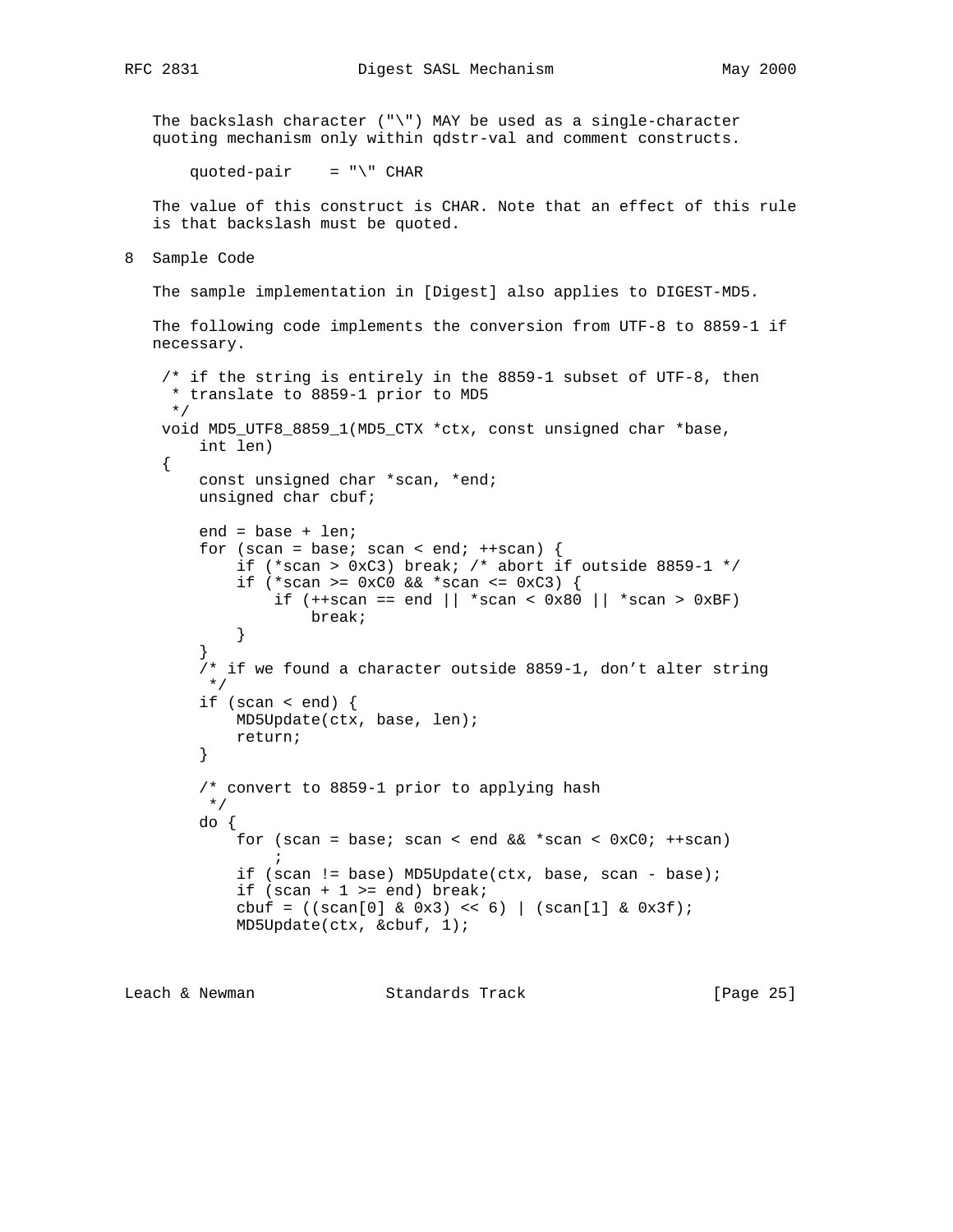```
base = scan + 2;
   } while (base < end);
 }
```